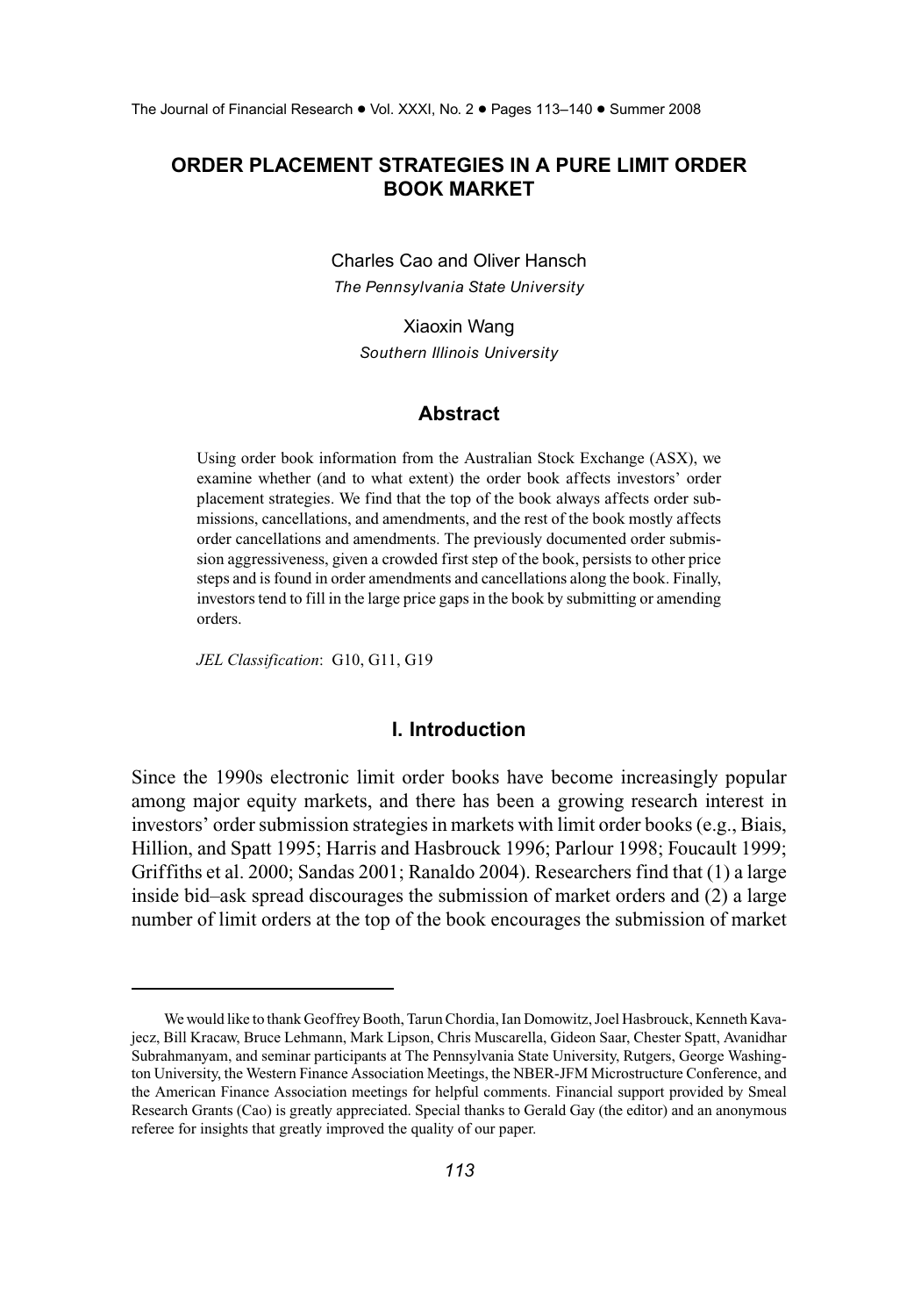orders from investors. These results suggest that investors use the information from the top of the order book (the inside book) when they decide between submitting a market order and a limit order.

In recent years, markets around the world are opening up the limit order book and exposing more transparency to investors (e.g., the popular electronic communication networks (ECNs) in the U.S. equity markets, the NYSE Openbook and the NASDAQ Supermontage system). Thus, it is reasonable to believe that the activities beyond the top of the limit order book contain valuable information. Although the top of the order book has been the focus of much research attention, little work has been devoted to the study of whether the order book beyond the best bid and offer affects investors' order submission strategies. We fill this void by conducting a comprehensive analysis of the effect of the order book on investors' order strategies. Ahn, Bae, and Chan (2001) and Hall and Hautsch (2006) study limit order books from the Hong Kong Stock Exchange and ASX, respectively. Chakrabarty (2007) shows that ECNs lead the inside quotes more frequently than other dealers in the U.S. market.

Order strategies involve not only submission strategies but also cancellation and amendment strategies. To the best of our knowledge, no research examines order amendments, although order amendments (which include changes to either the price or the size of an existing order) are common in a liquid limit order market. Order cancellations, another frequent activity of traders, are only studied in a few recent papers (see Hasbrouck and Saar 2002; Ranaldo 2004; Ellul et al. Forthcoming; Hall and Hautsch 2006). We investigate whether an open limit order book contributes to an investor's decision to submit, amend, or cancel an order.

Previous research restricts both the dependent variable (the order choice) and the independent variable (the book) to the top of the order book. Our article extends this research by including the rest of the order book in the analyses. First, we examine whether traders consider the state of the book when formulating their order strategies. The state of the book includes its depth (the quantity) and its height (the price dimension along the book). Adding price dimension to the previously studied book depth provides a complete picture of the order book. Second, with regard to order choices, we not only differentiate between market orders and limit orders, but we also differentiate among limit orders according to their position in the book. Finally, in addition to order submissions, we study order amendments and cancellations.

By broadening the scope to include order cancellations and amendments, we can investigate an investor's preference for an order that has already been placed. Will the investor cancel the order, amend it, or stay put? If the investor amends, will he or she move it forward toward the top of the book, stay at the same price step but change the size of it, or amend it backward to an even less aggressive price? If the investor amends at the same price, will he or she increase the size or decrease it?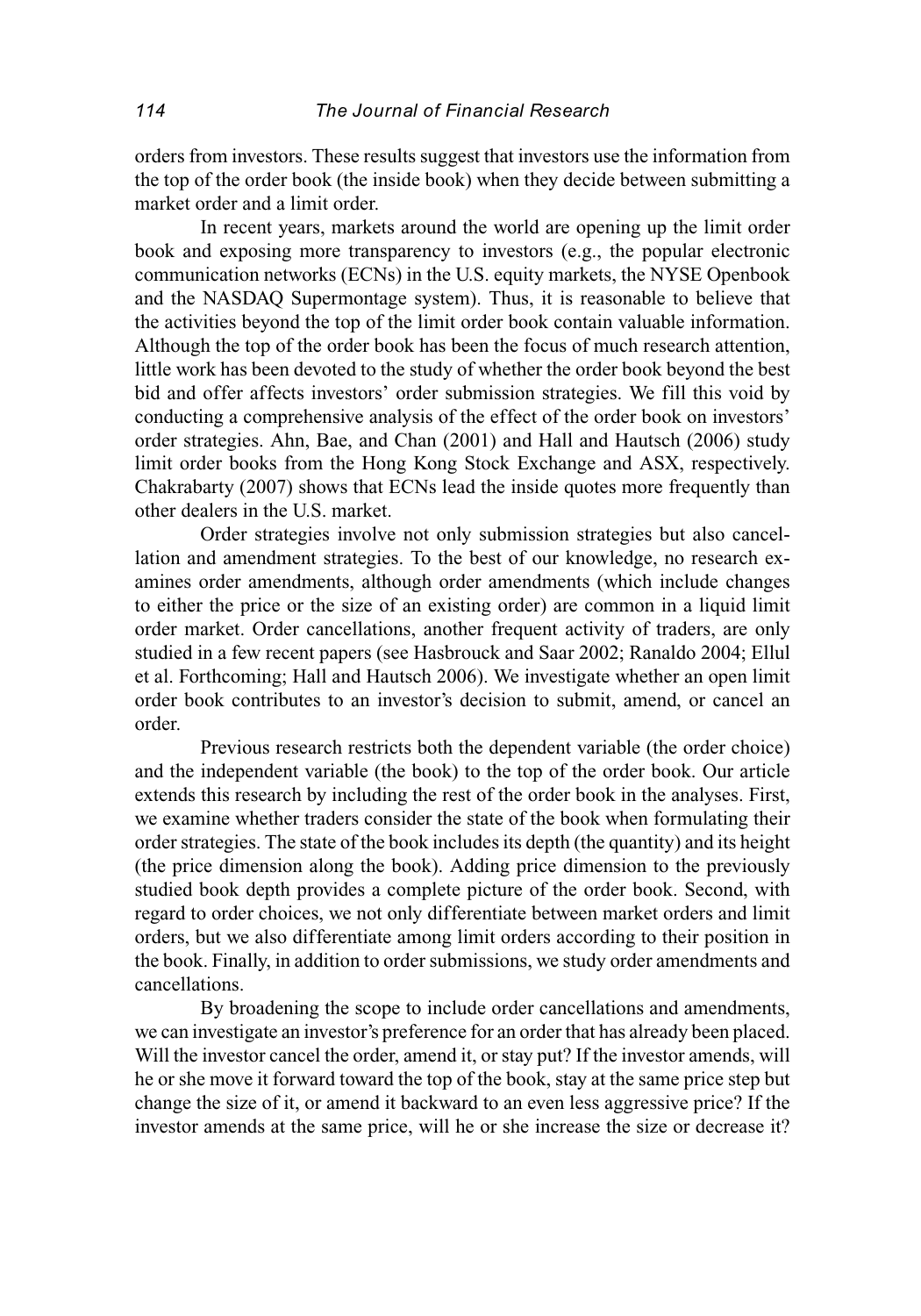If the investor amends to a more (or less) aggressive price, which price level will he or she choose? What factors affect all of these decisions? The order of these questions reveals the multistage sequential decision an investor faces for an order that has already been placed. Our article is one of the first that views an investor's order choice as a multilevel decision-making process (see also Pascual and Veredas 2004).

There are other reasons why the issues studied here are of interest. Theoretical models (see Foucault 1999; Parlour 1998) make specific predictions about how the book affects investors' order submission choices. Foucault (1999) predicts that an increase in the proportion of potential buyers will make limit buy orders less attractive. This prediction is consistent with the "crowding-out" effect illustrated in Parlour (1998). Although both models and their predictions are generated in markets with limit order books, they are mostly tested empirically using the best bid and offer of the order books. With the recent availability of limit order book data, it is now possible to test these theoretical predictions.

Next, a market consists of information about the underlying value of a security and about the order flows of the security. At a certain time, only a small portion of investors possess private information about the true value of the security; thus, the information about the order flow (the supply and demand) becomes the next best piece of information investors can pursue. Investors, especially sophisticated investors, may infer the value of a security from the order flow. An open limit order book opens up this possibility for investors. The question of whether investors use this information to enjoy the pretrade transparency of the market becomes crucial in regulatory issues with regard to trading mechanism designs.

Finally, order submission dominates the research in this area, even though order amendments and cancellations are common. This is primarily because of the unavailability of limit order book data in the past. In recent years, many brokers, including those whose clientele are retail investors (e.g., Scottrade), impose no charge for amending or canceling an order before it is executed. This makes order cancellations and amendments more commonplace. As a result, order strategies have become a combination of order submissions, cancellations, and amendments. But how do investors combine these choices, and what factors affect their order cancellations and amendments? Studying order cancellations and amendments complements previous research on order submissions and enhances our understanding of investors' order decisions.

Using limit order book data from the ASX, we find that the top of the book affects an investor's order submission decision. Large inside spread discourages market orders whereas depth at the top price step encourages more market orders. This is the documented crowding-out effect. These results are consistent with those reported in Biais, Hillion, and Spatt (1995), Parlour (1998), Foucault (1999), and Ranaldo (2004).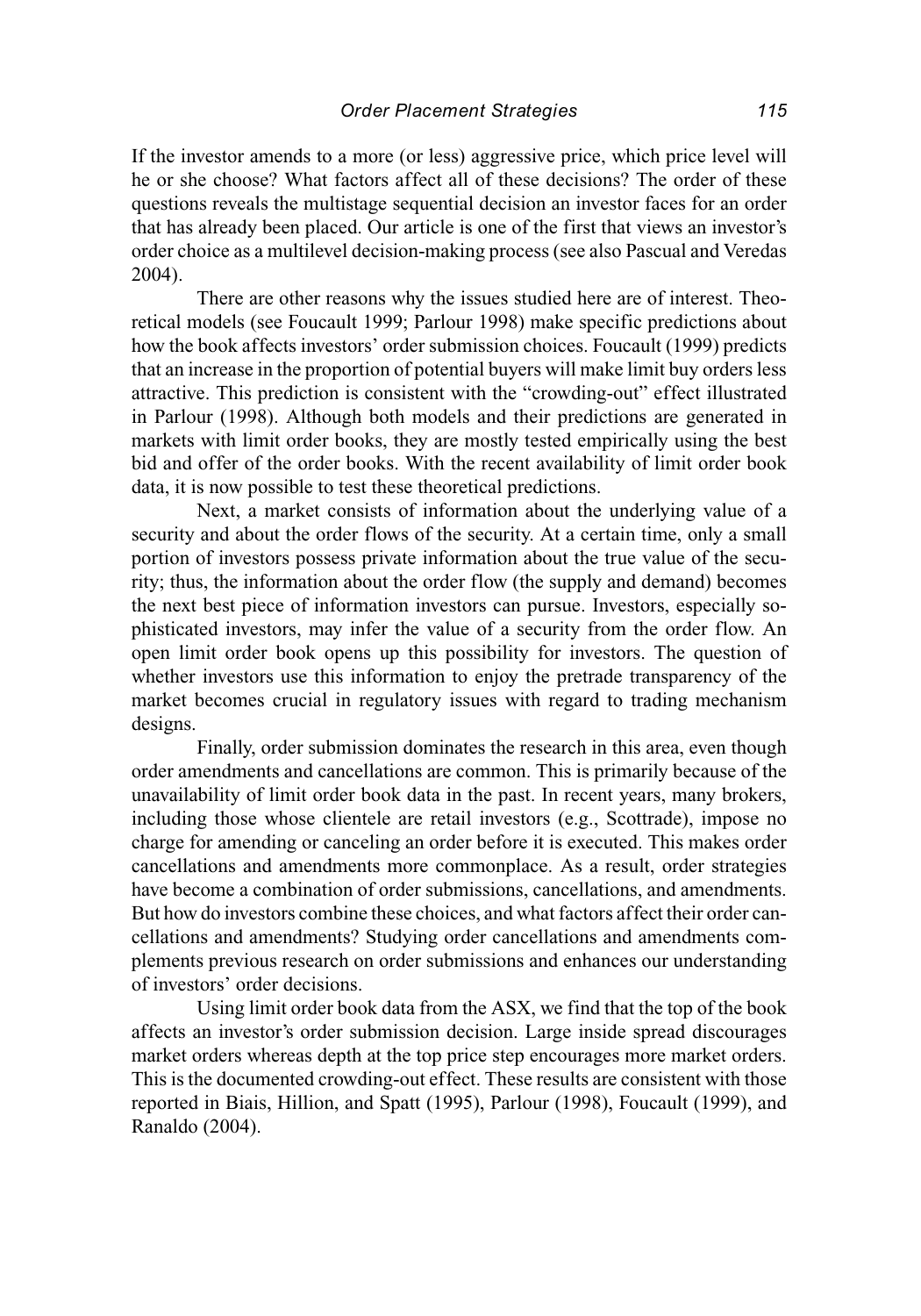Furthermore, we find that the top of the book matters for order cancellations and amendments. An increased inside bid–ask spread decreases the likelihood of order cancellations at the first step. The own–opposite imbalance in the depth at step 1 discourages order-size increases at that step.<sup>1</sup> This effect is an extension of the crowding-out effect from order submissions to order amendments.

More important, the rest of the book also influences an investor's order choice. Though not significant in affecting an investor's order submission decision, when it comes to order cancellations and order amendments, investors consider the rest of the book. An increased own–opposite imbalance of the price gap between steps 1 and 10 increases the likelihood of order amendments backward to steps 2 through 9. This result implies that investors try to fill in large price gaps in the book. An increased own–opposite imbalance of the number of shares at steps 2 through 10 discourages order cancellations at step 1 but encourages cancellations behind step 1. This extension is another example of the crowding-out effect from the top of the book persisting along the rest of the book.

Finally, when combining forward order amendments, backward order amendments, same-price order amendments, and order cancellations, we find that the book—not only the top but also what is beyond the top—contains valuable information. An increased inside bid–ask spread discourages order cancellations while encouraging forward amendments. The own–opposite imbalance in the price gap between steps 1 and 10 encourages order cancellations while discouraging forward amendments.

## **II. Related Literature and Testable Hypothesis**

Investors primarily trade securities for two reasons: liquidity and information. Liquidity-based models on limit order book markets include Cohen et al. (1981), Harris (1998), Parlour (1998), Foucault (1999), Sandas (2001), Hollifield, Miller, and Sandas (2004), and Foucault, Kadan, and Kandel (2005). The main predictions of these models are that (1) market orders become less attractive whereas limit orders become more attractive as the inside spread increases, and (2) own-side depth encourages the submission of market orders. Using mostly book information at its top, several empirical studies find evidence consistent with these predictions (see Biais, Hillion, and Spatt 1995; Griffiths et al. 2000; Ranaldo 2004; Beber and Caglio 2005; Ellul et al. Forthcoming).

Information-based models on limit order markets focus on how informed traders submit orders. According to Glosten (1994), Rock (1996), and Seppi (1997),

<sup>&</sup>lt;sup>1</sup>We refer to the side of the book where the upcoming order action takes place as the own side, and the other side as the opposite side.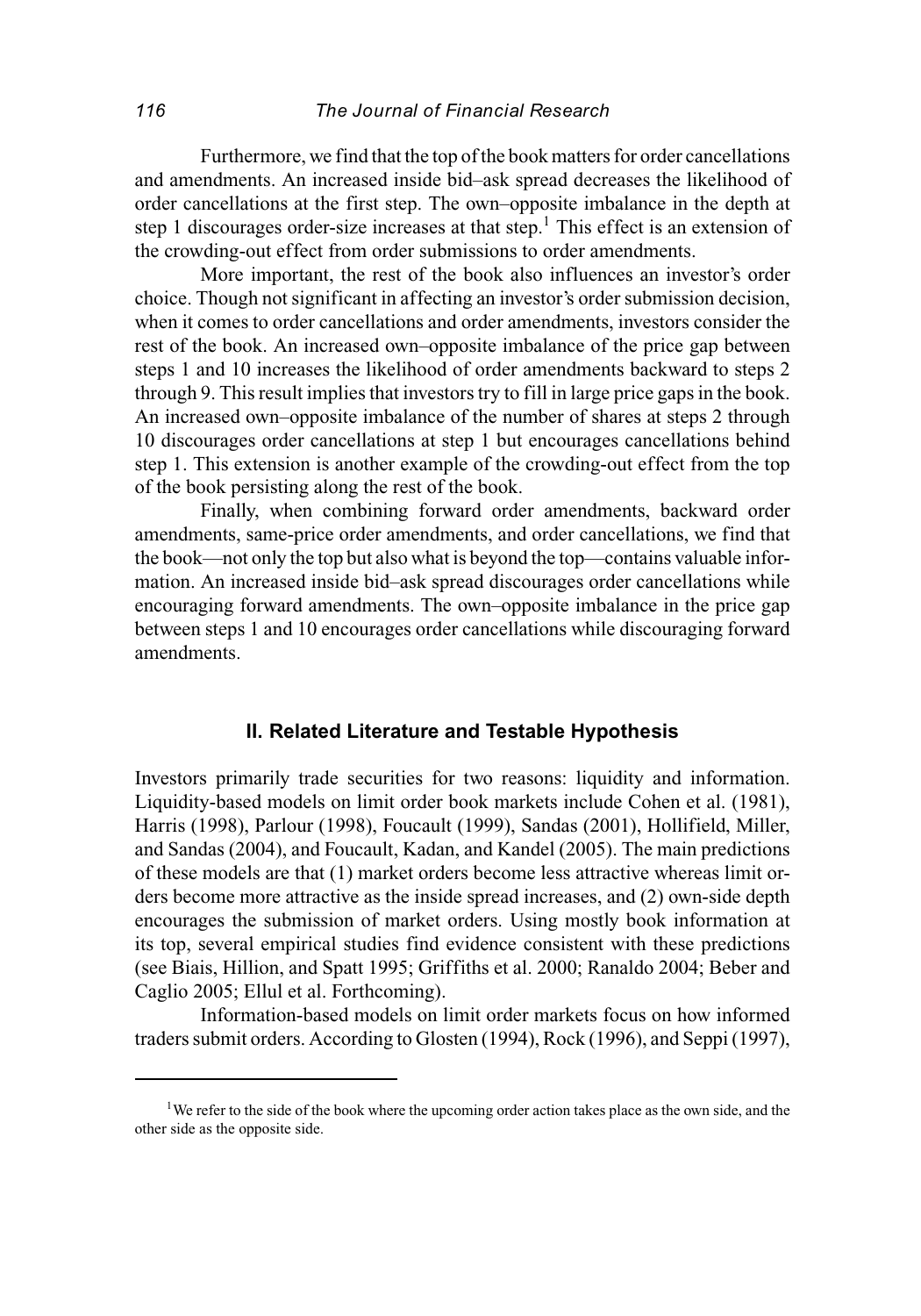informed traders favor and actively submit market orders to profit from shortlived private information; however, recent experimental, empirical, and theoretical findings suggest that informed traders do use limit orders (see Chakravarty and Holden 1995; Barclay, Hendershott, and McCormick 2003; Bloomfield, O'Hara, and Saar 2005; Kaniel and Liu 2006).

Informed traders face a trade-off between placing a limit order and a market order. A limit order can hide the informed trader's information and lead to a better execution price but at the risk of a delay. A market order can be executed quickly but risks revealing the trader's information too rapidly before it can be further exploited. The trade-off depends crucially on how traders view the liquidity available throughout the order book. If traders can access the book, they could be less risk averse. Limit orders can be used even if the information is short-lived, as long as the traders know that there is enough liquidity on the other side of the market. They can decide whether to "hide in the crowd" by placing a limit order without delay and still making the transaction at a sufficiently good price. In this case, choosing the optimal limit order price becomes important, and to make this decision, traders would need to view the book, not only the best bid and offer.

The predictions of models on limit order book prompt us to investigate whether traders use the order book information behind the best bid and ask in their order choice decision. Informed traders, who face the trade-off between placing a market order or a limit order, will choose to place orders strategically. Furthermore, uninformed traders, who realize their informational disadvantage, will gather all of the information they can access, including the state of the entire order book, to make their decision. This is particularly true for traders who submit large orders (e.g., institutional traders whose liquidity demands exceed the depth offered at the very top of the book), as they would benefit from assessing the state of the book when they determine their (possibly dynamic) trading strategies.

However, traders, informed or uninformed, may still focus on the best bid and offer. Possible reasons include (1) their inability to process the vast amount of information presented in the book and (2) the cost associated with monitoring and analyzing the book. If the book is highly dynamic because of rapid cancellations, amendments, or new order submissions, the current state of the book may carry little information about its future state and thus may be of limited use in formulating an order placement strategy. Therefore, it is an open empirical question whether investors use the available information on the state of the order book when formulating their order placement strategies.

Mizrach (2006) finds that orders away from the inside affect the probability of the next quote revision being uptick or downtick on the NASDAQ and shows that what happens along the order book at *t* affects the price on the top of the book at  $t + \Delta t$ . Bortoli et al. (2006) find that more market orders were submitted that exceed the depth of the best quotes after the Sydney Futures Exchange increased its disclosure of the order book from the best step to the best three steps. In this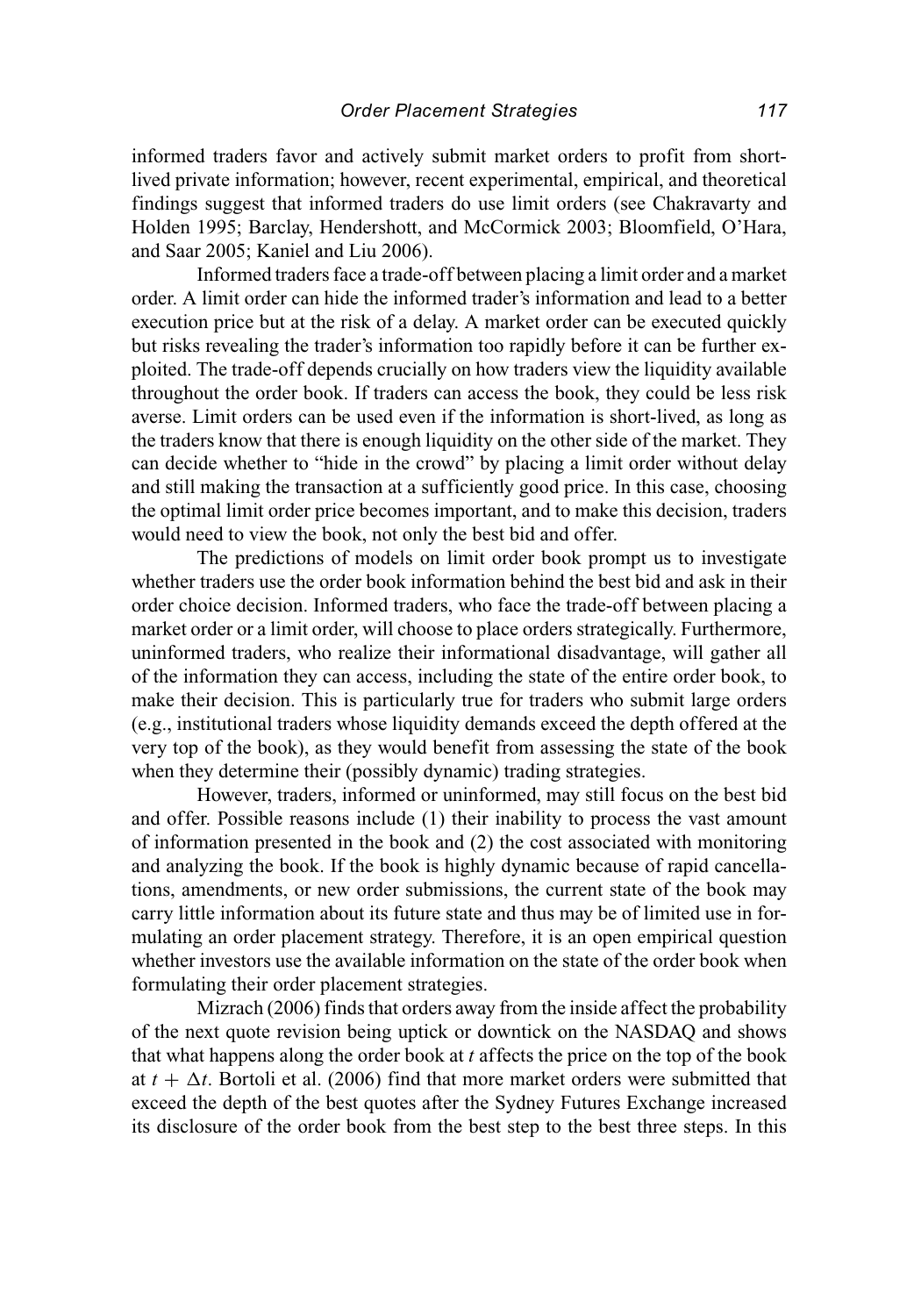article we examine investors' order placement strategy as a function of the order book information. Unlike most other research, we do not limit order choice to the dualism of market orders versus limit orders; rather, in addition to market orders and limit orders, we differentiate limit orders according to their aggressiveness measured by their positions in the book, which are in turn determined by their prices. We also include order amendments and order cancellations as alternative choices.

#### **III. Data**

#### *Sample Selection*

We use the fully computerized Stock Exchange Automated Trading System (SEATS) data set on the ASX in March 2000 to conduct our empirical analysis.<sup>2</sup> SEATS is an electronic limit order book, similar to the ECNs in the U.S. markets. Through consolidations with popular ECNs such as the Archipelago ECN and the INET ECN, NYSE and NASDAQ have embraced the ever-so-popular electronic limit order books in their trading mechanism, although the NYSE specialists and the NASDAQ dealers continue to play an important role in day-to-day trading activities. An order can be executed either through a market maker or through an ECN, reflecting a great degree of market segregation. On the contrary, there are no market makers on the ASX, as it operates a pure limit order book. London Stock Exchange's (LSE) SETS platform also operates a pure limit order book for U.K. blue chip stocks. For the less liquid mid-cap and small-cap stocks, LSE resorts to market makers or a combination of market makers and the electronic limit order book for facilitating transactions. Similarly, stocks outside of the liquid Euronext 100 index may also choose to engage a liquidity provider though stocks within the index trade continuously on the fully automated electronic limit order book.

The SEATS order book is open to the public, meaning it is widely and instantly disseminated to investors. Brokerage firms generally provide a certain degree of market depth to their clients at no extra charge. Compared with other major exchanges around the world, ASX offers more pretrade order flow transparency. Though different brokers show different numbers of price steps, most investors can at least see the aggregate first 10 steps of the book on both the buy and sell sides in real time. For example,  $E^*$ TRADE Australia and TD Waterhouse Australia provide their clients with the book truncated at step 10 and National Online Trading

 $2$ In 2006, ASX changed its name to Australian Securities Exchange after its merge with Sydney Futures Exchange, and SEATS was updated to the Integrated Trading System (ITS) workstation that can provide more transactions per second, yet the feature of a pure open limit order book remains.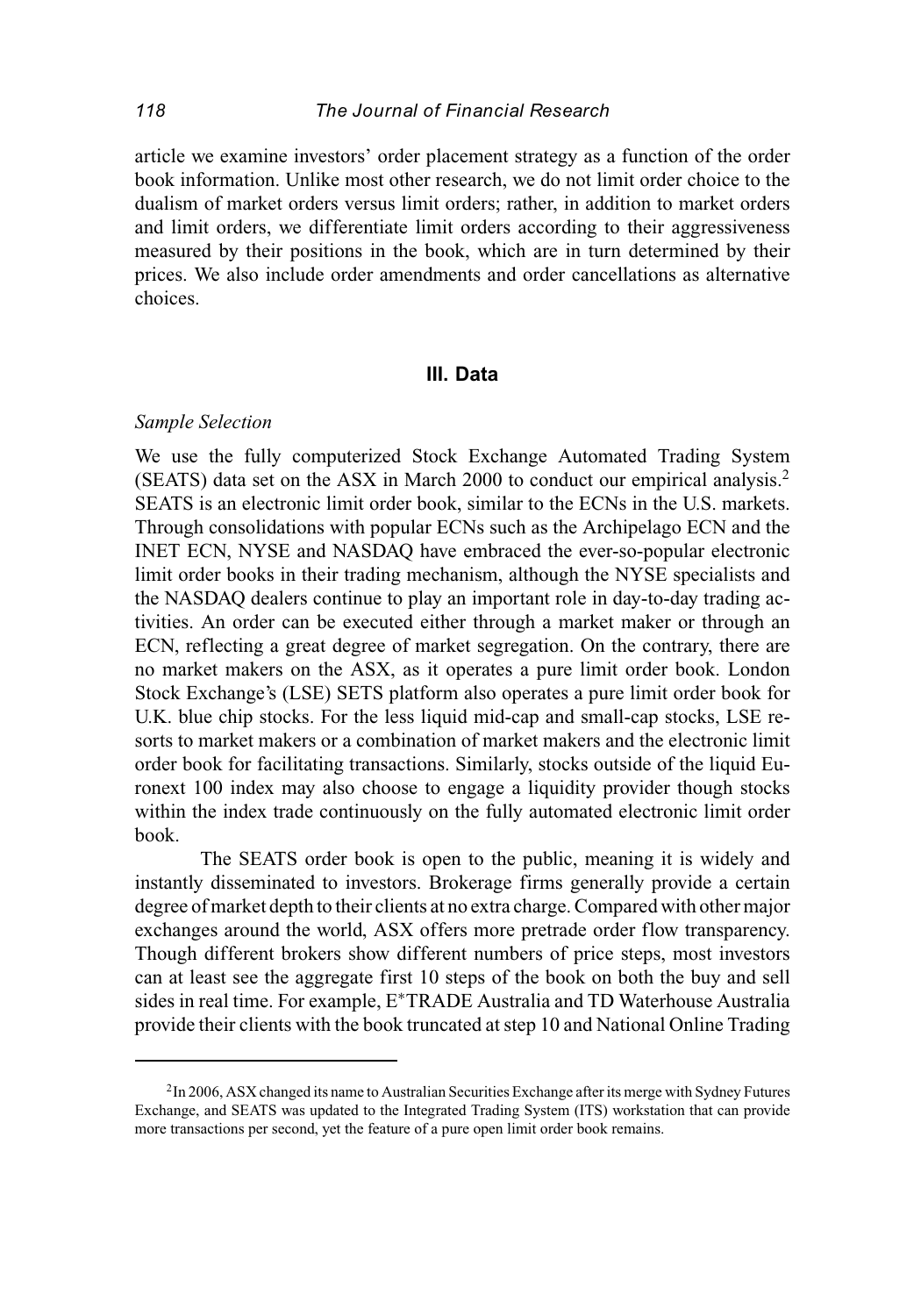provides the book truncated at step  $20<sup>3</sup>$ . The feature of ASX's pure and open limit order book prompts us to examine whether investors use the book in their order placement strategies.

ASX's opening auction starts at 10:00 am group by group for five stock groups based on the alphabetical order of each stock symbol. The vast majority of trading on ASX takes place until 4:00 pm. Submitted orders are either matched, resulting in trades, or stored in the order book waiting to be matched. At 4:00 pm, the market gets ready for a closing auction. To avoid confounding effects from the opening procedure, we focus on the period from 10:15 am to 4:00 pm.

We obtain data on the top 100 ASX stocks for March 2000 using the Securities Industry Research Centre Asia-Pacific (SIRCA). These data provide historical details of all orders placed on SEATS as well as any resulting trades. Each record is time stamped to the nearest 0.01 second and includes price, size, and direction. The data also include information on order cancellations and amendments. Although the data include order amendments and cancellations, investors do not see the tag or flag of amendments or cancellations.<sup>4</sup> They do see the book up to a certain number of price steps, and this is the only information we use as independent variables in the regressions in later sections. Investors can amend or cancel existing orders, and we model these choices as the dependent variables. If an investor cancels an order and then resubmits, we treat these as a cancellation and a submission, though in the investor's mind, he or she might intend to amend an order. Because there is no extra cost to amend an order, a cancel and a re-submission may indeed represent two actions. Though investors are not charged for canceling or amending an order that has not been filled or partially filled, order amendments to a new price step need to join the back of that step. If it is only the size of an order that is increased, the original portion stays where it is, and the increased portion is added to the back of the price step. Priority of an order will not change if only its size is reduced. We reconstruct the book in intraday event time, and an event is classified as an order action, such as an order submission, cancellation, or amendment. The limit order book, up to 10 price steps on each side of the market, is built right before an event. The book updates right after the event and stays unchanged until the next event. Cao, Hansch, and Wang (2007) also use the ASX SEATS data to examine

<sup>&</sup>lt;sup>3</sup>For our sample period, unlike institutional ASX participants, individual investors in Australia cannot view each order or trader identity, but as of March 2007, all orders can be shown to the public, for example, on the Active Trader Platform offered by E∗TRADE Pro or Power E∗TRADE of E∗TRADE Australia. The Singapore Stock Exchange also displays the entire book. The Korea Stock Exchange discloses the 10 best steps to all investors, and Euronext.Paris and the Hong Kong Stock Exchange disclose the 5 best steps to investors, though on Euronext.Paris, member firms such as institutional investors have access to the entire content of the book, with the exception of hidden orders and trader identification. Michayluk and Sanger (2006) provide further description on the Paris Bourse.

<sup>4</sup>Because institutional investors have access to trader identities, they can actually trace what has happened to a particular order, such as amendment or cancellation.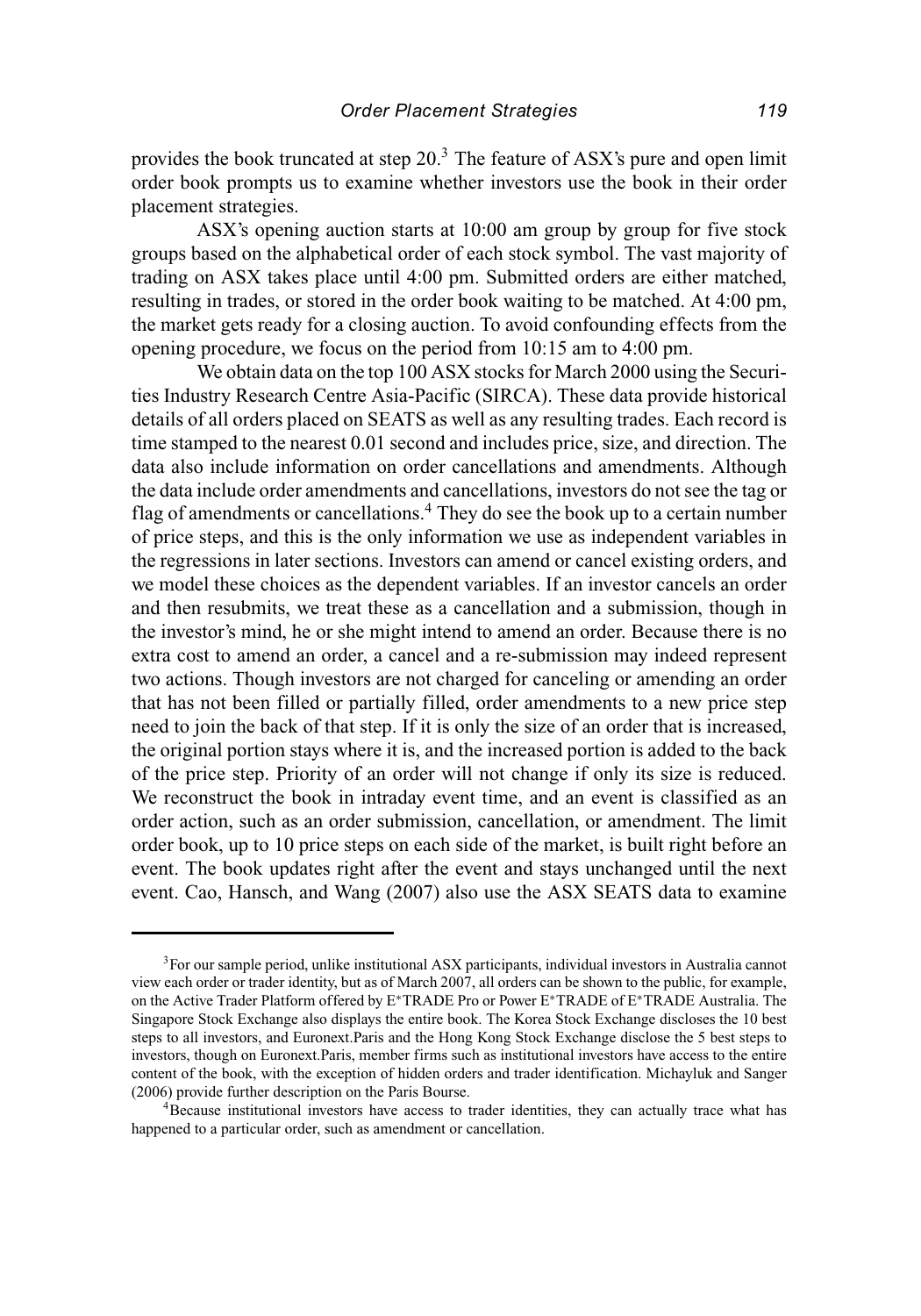the limit order market but they focus on price discovery and short-term stock return prediction.

#### *Summary Statistics*

Traders can take three actions toward an order: submitting a new order, canceling an existing order, or amending an existing order by choosing a new quantity, a new price, or other terms such as the time span of an order.<sup>5</sup> We report summary statistics of orders that are submitted, amended, or canceled in this subsection and categorize the position of each order by comparing its price with the price steps on the book right before the order action. If a newly submitted order falls at step *k,* then step  $=k$ . If an order becomes the best order on the book, then step  $= 0$ . If the order is a market order that goes on the other side of the market, then step  $= -1$ . Similarly, if an order is deleted from step  $k$ , then step  $=k$ . If an order is amended from step  $k_1$  to  $k_2$ , then step  $= k_2$ .

Depending on whether  $k_1$  is greater than  $k_2$ , we divide the amendments into three sub groups: amend-forward, which includes amendments where  $k_1 > k_2$ and the amended price is better than the original price as it moves closer to the top of the book; amend-backward, which includes amendments where  $k_1 < k_2$  and the amended price is less aggressive; and amend-same, which includes amendments where  $k_1 = k_2$ . An amendment in the last group does not change the price of an order, it only changes its number of shares. Orders submitted, amended, or deleted at or beyond step 10 are labeled step  $\geq$  10.

Table 1 reports the distribution of order actions for the 100 sample stocks. There are 1,177,040 order actions during the sample period. New order submission is the most common activity with a frequency of 75.34%. Forward amendment follows with a frequency of 12.88% and order cancellation comes third with a frequency of 7.83%. Amendments at the same price and backward amendments are not as common.

We calculate the frequency distribution within each category. About half (50.98%) of new order submissions are market orders. The other half are limit orders submitted to different positions on the book, with about  $18\%$  (3.79% + 13.96%) of them submitted to steps behind the top step. A similar distribution exists in orders that have been amended forward. Among order cancellations, 56%  $(42.55\% + 13.16\%)$  of them are removed from steps behind the best price. These statistics reveal that there are a lot activities going on behind the top of the book, justifying an investigation of this part of the book.

<sup>&</sup>lt;sup>5</sup>We focus on amendments that only change the price or size of an order. Amendments that change other terms are rare.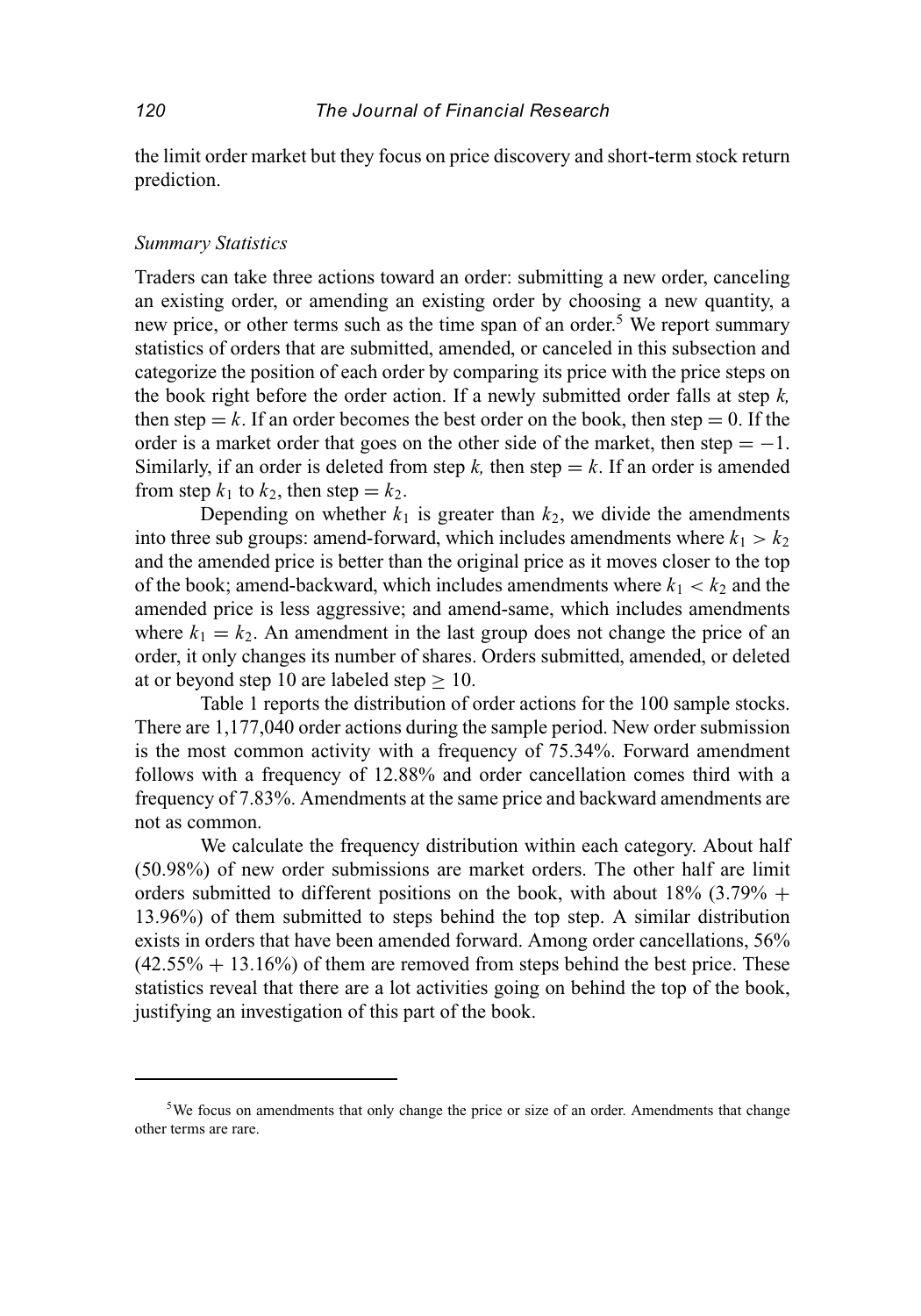|                 |        |                           |                   |                              | Amend-Same                   |                                        |         |           |
|-----------------|--------|---------------------------|-------------------|------------------------------|------------------------------|----------------------------------------|---------|-----------|
| <b>Steps</b>    | Cancel | Amend-<br><b>Backward</b> | Amend-<br>Forward | <b>Quantity</b><br>Increases | <b>Ouantity</b><br>Decreases | <b>Ouantity</b><br>Remains<br>the Same | Submit  | Total     |
| Steps $\geq 10$ | 13.16% | 18.37%                    | $2.01\%$          | $0.80\%$                     | 3.56%                        | 8.66%                                  | 3.79%   |           |
| Steps $2-9$     | 42.55% | 81.61%                    | 14.91%            | 21.71%                       | 36.68%                       | 49.69%                                 | 13.96%  |           |
| Step 1          | 44.29% |                           | 24.42%            | 77.49%                       | 59.76%                       | 41.65%                                 | 22.83%  |           |
| Step 0          |        |                           | 10.63%            |                              |                              |                                        | 8.44%   |           |
| $Step -1$       |        |                           | 48.03%            |                              |                              |                                        | 50.98%  |           |
| Sum             | 100%   | 100%                      | 100%              | 100%                         | 100%                         | 100%                                   | 100%    |           |
| Share           | 7.83%  | 1.12%                     | 12.88%            | 1.20%                        | 0.84%                        | $0.79\%$                               | 75.34%  | 100%      |
| Counts          | 92.216 | 13,165                    | 151,623           | 14,165                       | 9,898                        | 9,240                                  | 886,733 | 1.177.040 |

**TABLE 1. Frequency Distributions of Order Activities.**

Note: This table presents the frequency distribution of each order activity at different positions on the limit order book. We categorize the position of each order by comparing its price with the price steps on the book right before the order action. Submit  $=$  submitted orders; Cancel  $=$  canceled orders; Amend  $=$ amended orders. If a newly submitted order falls at step  $k$ , then step  $k$ ; if an order becomes the best order on the book, then step  $= 0$ ; if an order is a market order that goes on the opposite side of the market, then step =  $-1$ . Similarly, if an order is deleted from step *k*, then step = *k*; if an order is amended from step  $k_1$  to  $k_2$ , then step =  $k_2$ . Depending on whether  $k_1$  is greater than  $k_2$ , we divide amendments into three subgroups: Amend-Forward includes amendments where  $k_1 > k_2$  and the amended price is better than the original price, Amend-Backward includes amendments where  $k_1 < k_2$  and the amended price is less aggressive, and Amend-Same includes amendments where  $k_1 = k_2$ . An amendment in the last group does not change the price of an order but only changes its number of shares. Orders submitted, amended, or deleted at or beyond step 10 are labeled Step  $> 10$ .

# **IV. Order Book and Order Strategies**

#### *Ordered Probit Model*

We study investors' order strategies using an ordered probit model in the spirit of Ranaldo (2004). The different actions available to traders are inherently ordered in terms of their aggressiveness, with a market order as the most aggressive type. Among limit orders, a ranking can be established according to their limit prices. If the price of an order is amended, the aggressiveness of the amendment depends on whether the order is amended backward or forward. When the size of an order is amended, the aggressiveness of the amendment can be assessed by whether the order size is reduced or increased. Finally, limit order cancellations can be considered as the least aggressive, as traders who cancel their orders remove liquidity from the book. Consistent with the extant theoretical literature, our approach implicitly assumes that traders arriving in the market have decided whether they want to be active on the buy or sell side of the market, independent of the state of the book. In effect, we investigate whether the state of the book, conditional on order direction and other control variables such as volatility and return, has any effect on where the order is placed, canceled, or amended.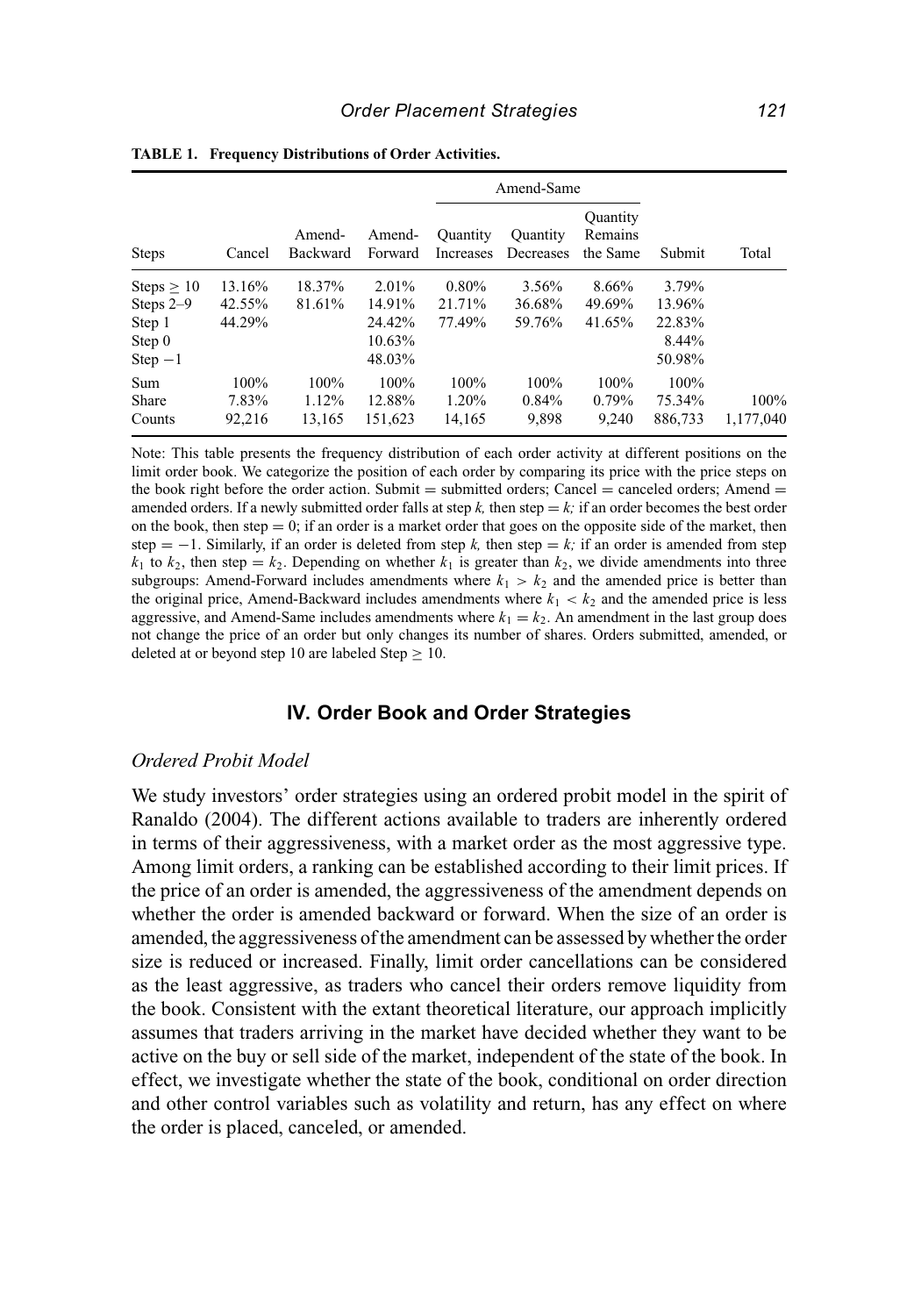The ordered probit model consists of two parts. The first part relates the observable action type (*R*) to the latent variable (*Z*), which is continuous and whose domain is the set of real numbers:

$$
R = 1, \text{ if } Z = (-\infty, \mu_1),
$$
  
...,  

$$
R = j, \text{ if } Z = [\mu_{j-1}, \mu_j),
$$
  
...,  

$$
R = k, \text{ if } Z = [\mu_{k-1}, \infty),
$$
  
(1)

where  $\mu_i$ ( $j = 1$  to  $k-1$ ) are partition points to be estimated. The second part of the model relates the latent variable (*Z*) to the observable explanatory variables (*x*):

$$
Z = \beta_0 + \beta_1 x_1 + \cdots + \beta_n x_n + \varepsilon = \beta' x + \varepsilon. \tag{2}
$$

The error terms are assumed to be normally distributed across observations with mean and variance normalized to 0 and 1, respectively. With this formulation, the probability for each action is then,

Probability
$$
(R = 1 | X) = \Phi[\mu_1 - \beta' X]
$$
,  
\n...,  
\nProbability $(R = j | X) = \Phi[\mu_j - \beta' X] - \Phi[\mu_{j-1} - \beta' X]$ ,  
\n...,  
\nProbability $(R = k | X) = 1 - \Phi[\mu_{k-1} - \beta' X]$ , (3)

where the probability of each rank is calculated at the means  $(X)$  of the explanatory variables  $(x)$ , and  $(\cdot)$  is the cumulative density function of the standard normal distribution. We then shock each individual explanatory variable  $(x<sub>i</sub>)$  by its standard deviation while holding other variables at their means, and we calculate the new probability of each rank. The difference in the two probabilities, the impulse sensitivity of an action *i* with regard to variable *j*, quantifies the effect from  $x_i$  on a trader's order choice.

$$
\partial \text{ Probability}(R = 1 | X) / \partial x_j = -\varphi[\mu_1 - \beta' X] \beta_j,
$$
  
...,  

$$
\partial \text{ Probability}(R = j | X) / \partial x_j = -\varphi[\mu_j - \beta' X] \beta_j + \varphi[\mu_{j-1} - \beta' X] \beta_j,
$$
  
...,  

$$
\partial \text{ Probability}(R = k | X) / \partial x_j = \varphi[\mu_{k-1} - \beta' X] \beta_j,
$$
  
(4)

where  $\varphi(\cdot)$  is the probability density function of the standard normal distribution.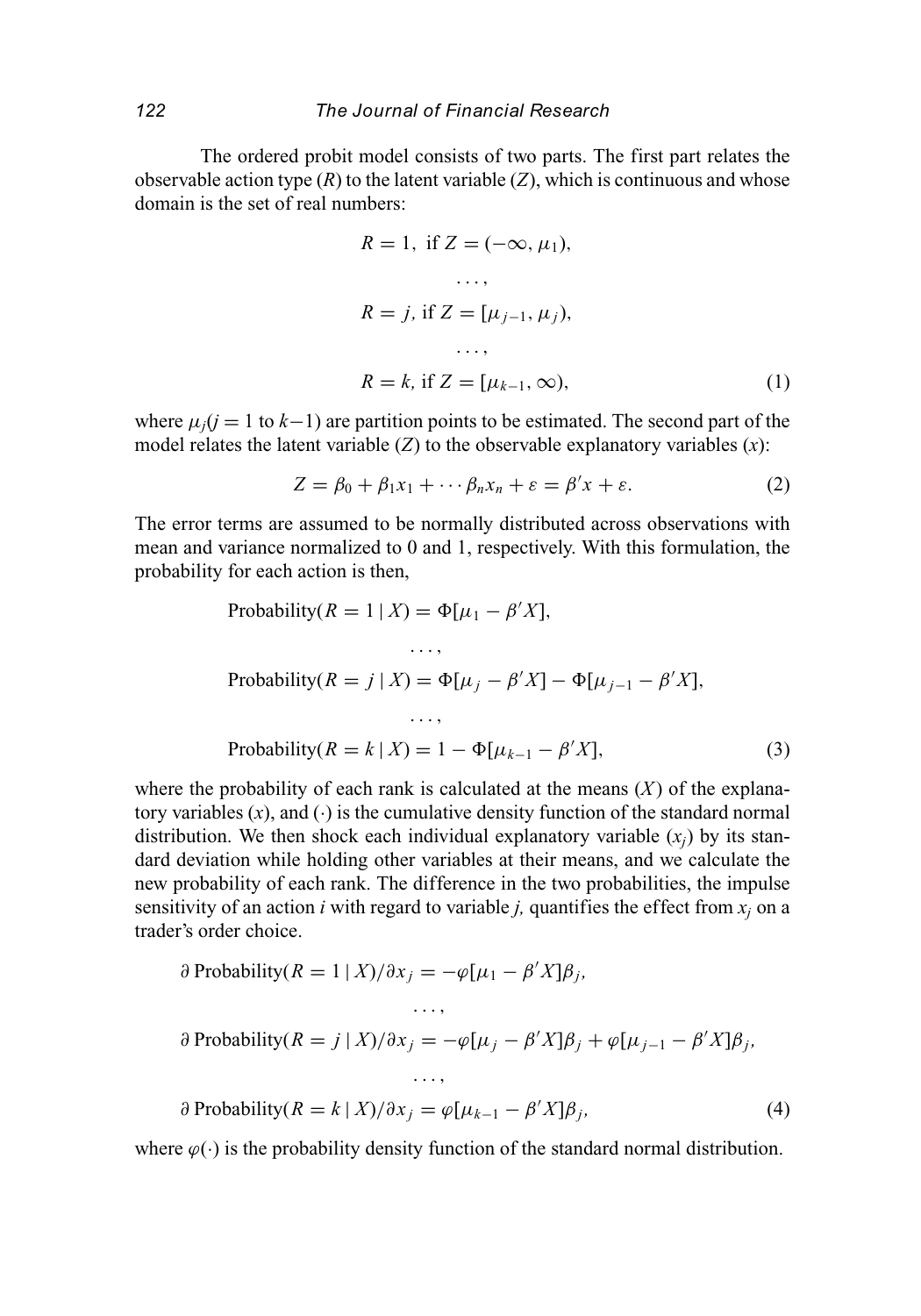We focus on the impulse sensitivity of each variable instead of its coefficient estimate for the following reason. Unlike ordinary least squares (OLS) regressions, neither the magnitude nor the sign of the coefficient estimate  $\beta_i$  corresponds to its marginal effect on the dependent variable in an ordered probit model. Only when the dependent variable takes on one of the two border values (e.g., 1 or *k* in our model) can the sign of  $\beta_i$  imply whether there is an increase or decrease in the likelihood of the border event. For completeness, we report the coefficient estimates and their associated *p*-values in our tables. The *p*-values are computed based on the  $\chi^2$  distribution with 1 degree of freedom.

#### *Variables*

Turning to the dependent variables in equation (2), we distinguish among five categories of trader actions as suggested by Table 1. The five types are order submission, cancellation, amendment forward to a better price, amendment backward to a worse price, and amendment by a new quantity at the same price. We include several order book statistics as explanatory variables. The first variable is the relative inside spread (*rspread*), which is the inside spread normalized by the mid-price of the best bid and offer (*MIDP*). According to previous studies, we expect that a wider inside spread discourages traders from placing costly market orders.

We include the imbalance between supply and demand at the first step of the book,  $Q^{\text{own}}_1$  and  $Q^{\text{opposite}}_1$ , as explanatory variables; *own* and *opposite* are in respect to the upcoming order actions. For example, if the upcoming action is on the buy side, *own* refers to the demand side of the book right before the action.  $Q^{\text{own}}_1$  (or  $Q^{\text{opposite}}_1$ ) is scaled by the total number of shares from step 1 to step 10 on the same side of the book to obtain  $RQ^{own}$ <sub>1</sub> (or  $RQ^{opposite}$ <sub>1</sub>), the relative depth of step 1. Finally, we calculate *Qimb* <sup>1</sup> as

$$
(RQ^{\text{own}}_1 - RQ^{\text{opposite}}_1) / [(RQ^{\text{own}}_1 + RQ^{\text{opposite}}_1) / 2]. \tag{5}
$$

Together, the relative inside spread and the imbalance in depth at step 1 capture the state of the book at its top. Similar to our choice of order imbalance, Hall and Hautsch (2004) study the buy–sell pressure on the ASX and find that it is affected by the status of the order book.

To gauge the influence of the subsequent steps in the book, we include variables that summarize both the depth and height of the book beyond step 1. The depth refers to the quantity dimension of the book and the height refers to the price dimension. Specifically, we include the imbalance in the number of shares from steps 2 to 10 as:

$$
Q^{imb}{}_{2\text{-}10} = \left(RQ^{own}{}_{2\text{-}10} - RQ^{opposite}{}_{2\text{-}10}\right) / \left[\left(RQ^{own}{}_{2\text{-}10} + RQ^{opposite}{}_{2\text{-}10}\right) / 2\right],\tag{6}
$$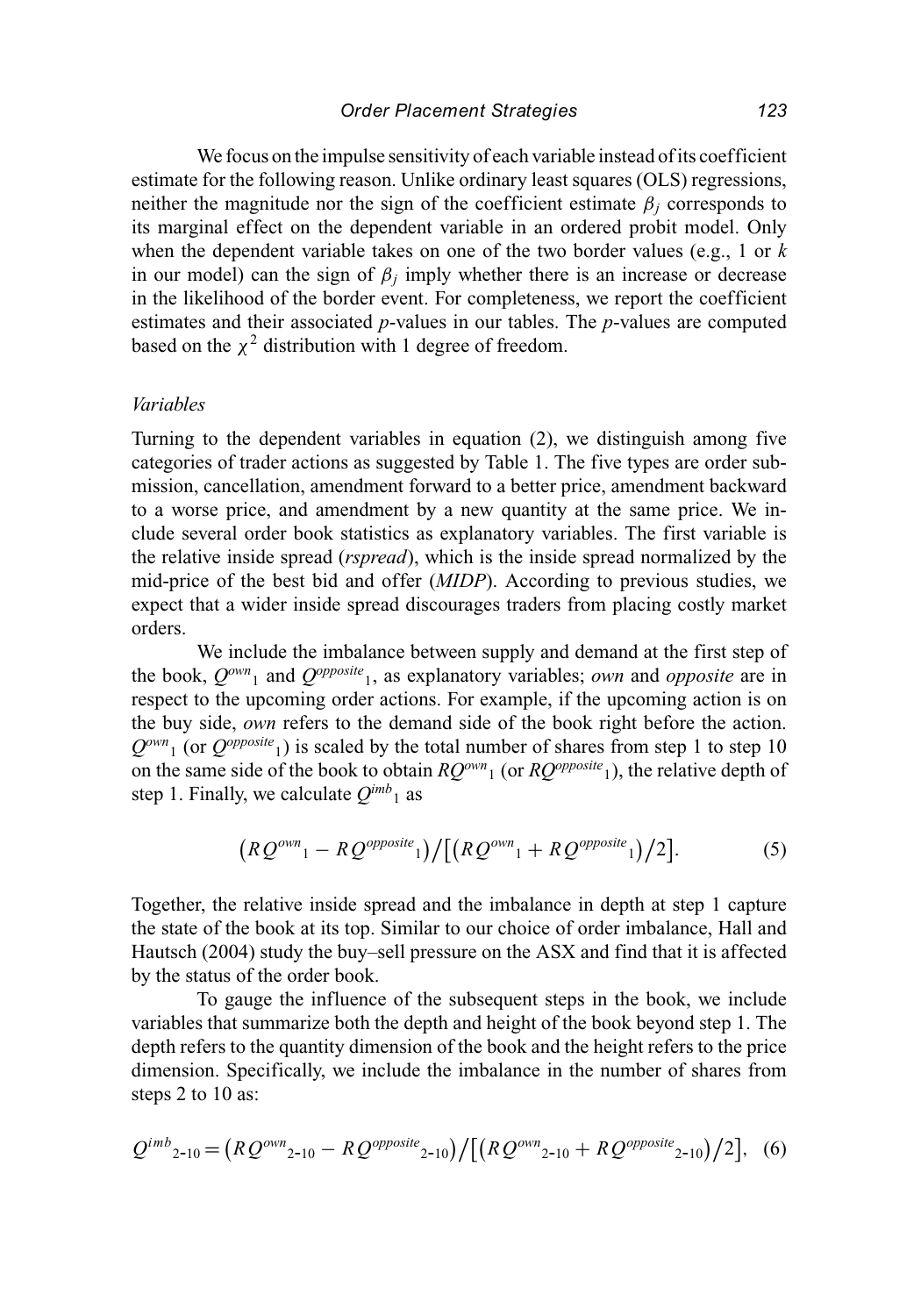where  $RQ^{own}_{2-10}$  (or  $RQ^{opposite}_{2-10}$ ) is the sum of the number of shares from steps 2 to 10, normalized by the total number of shares on the first 10 steps on the same side of the book. To capture the price dimension of the book, we compute the imbalance in the price gap between steps 1 and 10 as the following:

$$
P^{imb}_{1-10} = (P^{own}_{1-10} - P^{opposite}_{1-10}) / [(P^{own}_{1-10} + P^{opposite}_{1-10}) / 2], \quad (7)
$$

where  $P^{own}_{1-10}$  (or  $P^{opposite}_{1-10}$ ) is the price difference between steps 1 and 10 on the own (or opposite) side of the book. Together, *Qimb* 2-10 and *Pimb* 1-10 characterize the state of the order book beyond step 1. As stated in the introduction, previous research on the order book focuses on the depth of the book. We include both the depth and price in our analysis.

These explanatory variables characterize the state of the order book, right before an order action is taken. Because responses to changes in the order book may not be immediate—especially in a fast-moving market—we add lagged book variables in the model (e.g., *lrspread,*  $IQ^{imb}$ <sub>1</sub>,  $IQ^{imb}$ <sub>2-10</sub>, and  $IP^{imb}$ <sub>1-10</sub>). Ahn, Bae, and Chan (2001) and Hasbrouck and Saar (2002) show that market conditions, such as the stock return and its volatility, can affect traders order behavior in limit order markets. To control for these factors, we include the stock *return* and *volatility* right before an order action. The variable *return* is calculated as the percentage change in the mid-price (*MIDP*) between the two adjacent order actions, and *volatility* is determined by the absolute value of return. *MIDP* is the average of the best bid and ask price.

Adding explanatory variables in the model increases the risk of multicollinearity. Following Ellul et al. (Forthcoming), we check for multicollinearity by adopting the Belsey, Kuh, and Welsch (1980) method and by computing the condition indices. The condition indices are the square roots of the ratio of the largest eigenvalue to each eigenvalue. Belsey, Kuh, and Welsch suggest that when the largest condition index is around 10 (the critical value), weak dependencies may start to affect the regression estimates. We compute the condition indices for our dependent variables and find that they range from 1 to 7.94; thus, our largest condition index is smaller than the critical value.

#### *Regressions*

We estimate an ordered probit regression for each order category and an overall regression for all categories combined together. The purpose of the overall regression is to capture the first-stage decision an investor makes with respect to an existing limit order on the book (i.e., the decision to cancel it or to amend it backward, forward, or at the same price). An investor can always stay put and wait for the order to be executed; thus, no action is a choice, as well. Because our snapshots of the order book are updated on event time, and each event is characterized by an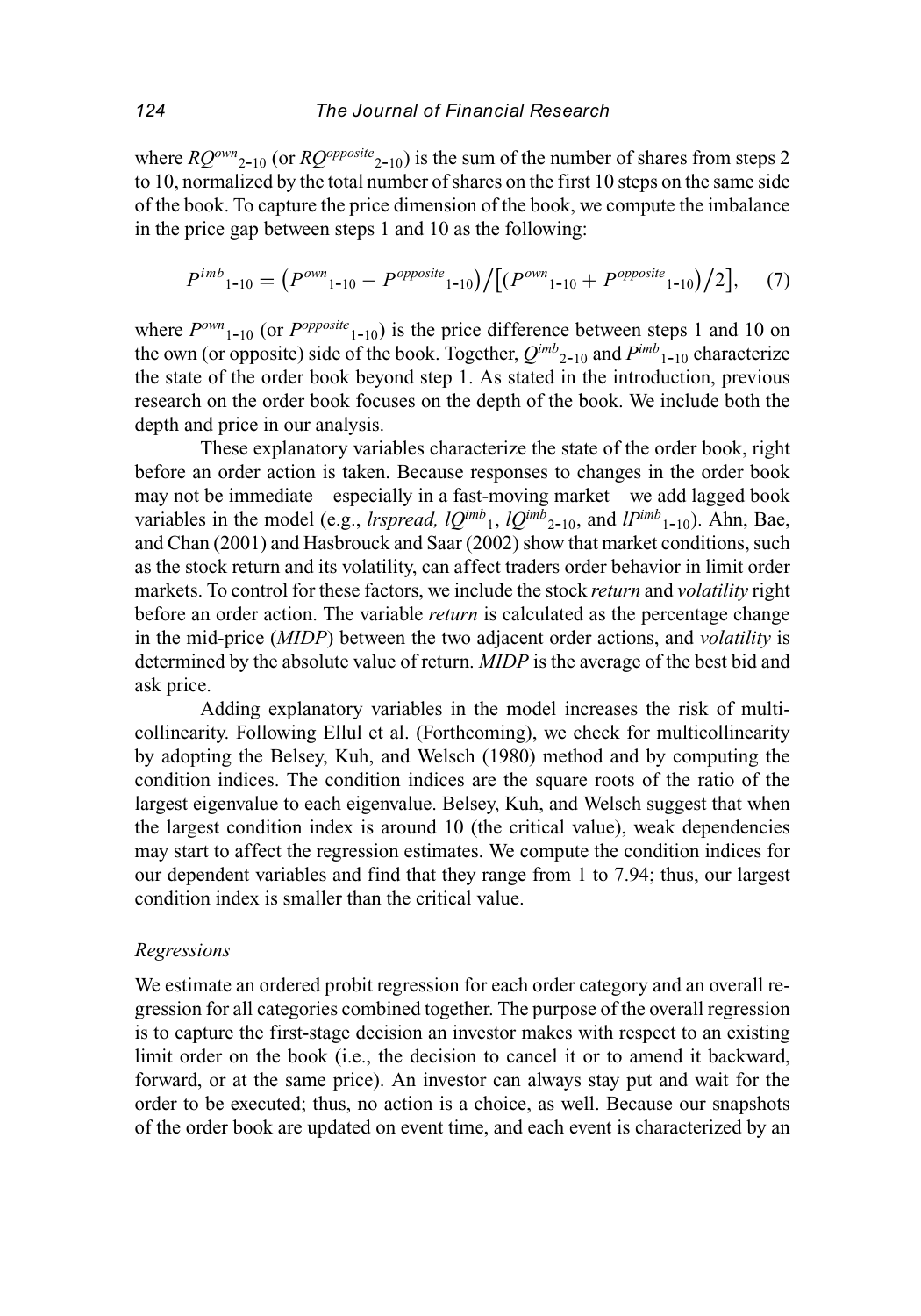action, a no-action "action" is, by design, impossible to model in our framework. We therefore omit it from our model but acknowledge that this can be an interesting venue for future research.

Ellul et al. (Forthcoming) model no action as a choice into their multinomial logit model and use five-minute time aggregates. If there is no action within a fiveminute interval, it is counted as a no-activity event.

Within each order action, the ordered probit model can capture any secondstage decision an investor makes once the first decision is made. For example, if an investor decides to submit (amend) an order, the model can infer which price step he or she will choose next. We use the maximum likelihood method to estimate the model. Each regression is estimated twice: first with explanatory variables that describe step 1 of the book only (*rspread, Qimb* 1, *lrspread,* and *lQimb* 1); second, with all the explanatory variables that include the rest of the book. We control for *return* and *volatility* in both estimations. The change in the maximum likelihood function indicates how much the book beyond the insides adds to the explanatory power of the regression. We then compare the unconditional probability of each action with its conditional probability, which is estimated based on the model. We also measure the marginal effect of each explanatory variable by its impulse sensitivity. Table 2 provides a summary of the major findings based on the impulse sensitivities.

#### **V. Empirical Results**

#### *Ordered Probit Within Order Submissions*

Order submission has been the focus of the existing research on investors' trading strategies. We extend previous research by using information of the entire order book with a more detailed categorization of submission choices. Within new order submissions, let *R* denote the rank of an action. We assign the highest rank  $R = 5$ to the most aggressive submission—market orders. Only slightly less aggressive is the submission of a limit order that improves the current best bid or offer, and its rank  $R = 4$ . Next, we distinguish among three types of limit orders based on the step at which the order enters the book. We assign  $R = 3$  to an order that matches the best bid or offer,  $R = 2$  to an order submitted beyond step 1 but before step 10, and  $R = 1$  to the least aggressive submission—a limit order at or beyond step 10.

The impulse sensitivities reported in Table 3 show that our results are consistent with previous research on the effect of the inside spread on order submissions. A 1 standard deviation shock to *rspread* reduces the likelihood of market orders by 3.9% because trading across a large spread is costly, but the large spread encourages limit orders at or better than the current best price. We also find that  $Q^{imb}$ <sub>1</sub> increases the likelihood of submitting a market order by 2.6%, as the first step on the book is crowded out and new orders need to "jump the queue." This result is consistent with previous findings on book depth.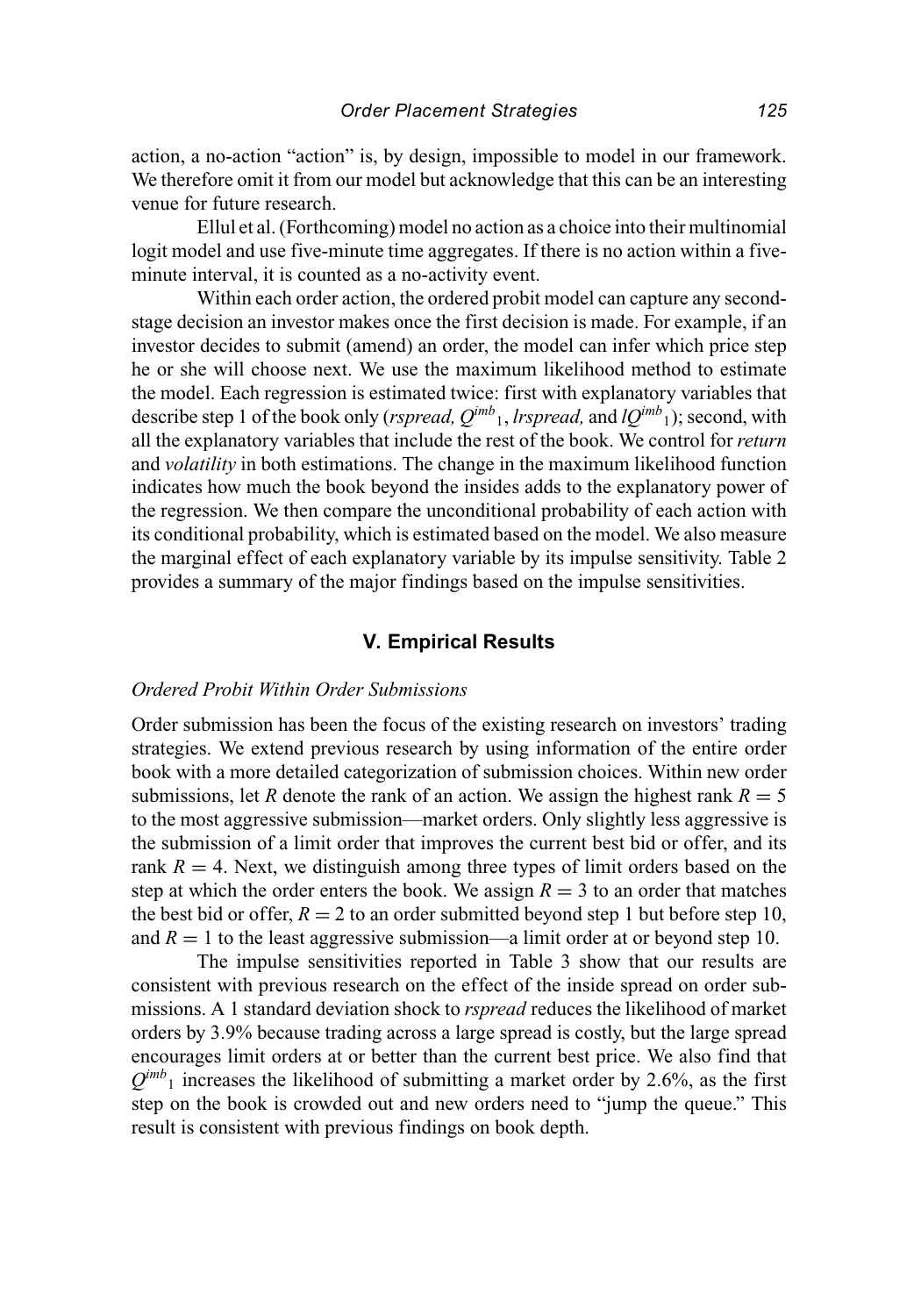| Regressors                                            | Findings                                                                                                     | Consistent with                                                                 | Inconsistent with                                      |
|-------------------------------------------------------|--------------------------------------------------------------------------------------------------------------|---------------------------------------------------------------------------------|--------------------------------------------------------|
| Insides                                               |                                                                                                              |                                                                                 |                                                        |
| rspread                                               | Discourage market orders                                                                                     | Biais, Hillion, and Spatt<br>(1995)                                             |                                                        |
| $Q^{imb}$ <sub>1</sub>                                | Encourage limit orders<br>Encourage market orders<br>Discourage limit orders                                 | Foucault (1999)<br>Parlour (1998)<br>Ranaldo (2004)<br>Grifffiths et al. (2000) |                                                        |
|                                                       |                                                                                                              | Beber and Caglio (2005)                                                         |                                                        |
| Control variables                                     |                                                                                                              |                                                                                 |                                                        |
| volatility                                            | Minimal effect                                                                                               | Beber and Caglio (2005)<br>Hall and Hautsch (2006)                              | Ahn, Bae, and Chan (2001)<br>Hasbrouck and Saar (2002) |
| return                                                | Minimal effect                                                                                               |                                                                                 | Hall and Hautsch (2006)                                |
| Lagged <i>insides<sup>a</sup></i>                     |                                                                                                              |                                                                                 |                                                        |
| <i>lrspread</i>                                       | Same sign but smaller<br>effect than <i>rspread</i>                                                          |                                                                                 |                                                        |
| $10^{imb}$                                            | Same sign but smaller<br>effect than $Q^{imb}$ <sub>1</sub>                                                  |                                                                                 |                                                        |
| Book beyond the insides                               |                                                                                                              |                                                                                 |                                                        |
| $P^{imb}$ <sub>1-10</sub> <sup>a</sup>                | Minimal effect                                                                                               |                                                                                 |                                                        |
| $Q^{imb}$ <sub>2-10</sub>                             | Discourage market orders<br>but encourage limit<br>orders                                                    | Hall and Hautsch (2006)                                                         |                                                        |
| Lagged book <sup>a</sup>                              |                                                                                                              |                                                                                 |                                                        |
| $lP^{imb}$ <sub>1-10</sub>                            | Minimal effect                                                                                               |                                                                                 |                                                        |
| $lQ^{imb}$ <sub>2-10</sub>                            | Minimal effect                                                                                               |                                                                                 |                                                        |
|                                                       |                                                                                                              |                                                                                 |                                                        |
| Panel B. Order Cancellations                          |                                                                                                              |                                                                                 |                                                        |
| Regressors                                            |                                                                                                              | Findings                                                                        | Consistent with                                        |
| Insides                                               |                                                                                                              |                                                                                 |                                                        |
| rspread                                               | Discourage cancellations at step 1                                                                           |                                                                                 |                                                        |
|                                                       | Encourage cancellations at other steps                                                                       |                                                                                 | Ranaldo (2004), Ellul et al.<br>(Forthcoming)          |
| $O^{imb}$                                             | Discourage cancellations at step 1                                                                           | Hall and Hautsch (2006)                                                         |                                                        |
|                                                       | Encourage cancellations at other steps                                                                       |                                                                                 |                                                        |
| Control<br>volatility                                 | Same sign but smaller effect than <i>rspread</i>                                                             |                                                                                 | Ranaldo (2004), Ellul et al.                           |
|                                                       |                                                                                                              |                                                                                 | (Forthcoming)                                          |
| return                                                | Minimal effect                                                                                               |                                                                                 |                                                        |
| Lagged insides <sup>a</sup><br><i><b>lrspread</b></i> |                                                                                                              |                                                                                 |                                                        |
| $lQ^{imb}$ <sub>1</sub>                               | Same sign but smaller effect than <i>rspread</i><br>Same sign but smaller effect than $Q^{imb}$ <sub>1</sub> |                                                                                 |                                                        |
| Book beyond the insides <sup>a</sup>                  |                                                                                                              |                                                                                 |                                                        |
| $P^{imb}$ <sub>1-10</sub>                             | Encourage cancellations at step 1                                                                            |                                                                                 |                                                        |
|                                                       | Discourage cancellations at other steps                                                                      |                                                                                 |                                                        |
| $Q^{imb}$ <sub>2-10</sub>                             | Discourage cancellations at step 1                                                                           |                                                                                 |                                                        |
| Lagged book <sup>a</sup>                              | Encourage cancellations at other steps                                                                       |                                                                                 |                                                        |
| $\overline{IP}^{imb}$ <sub>1-10</sub>                 |                                                                                                              | Same sign but smaller magnitude than $P^{imb}$ <sub>1-10</sub>                  |                                                        |
| $lQ^{imb}$ <sub>2-10</sub>                            |                                                                                                              | Same sign but smaller magnitude than $Q^{imb}$ <sub>2-10</sub>                  |                                                        |
|                                                       |                                                                                                              |                                                                                 |                                                        |

**TABLE 2. Summary of Major Findings.**

(Continued)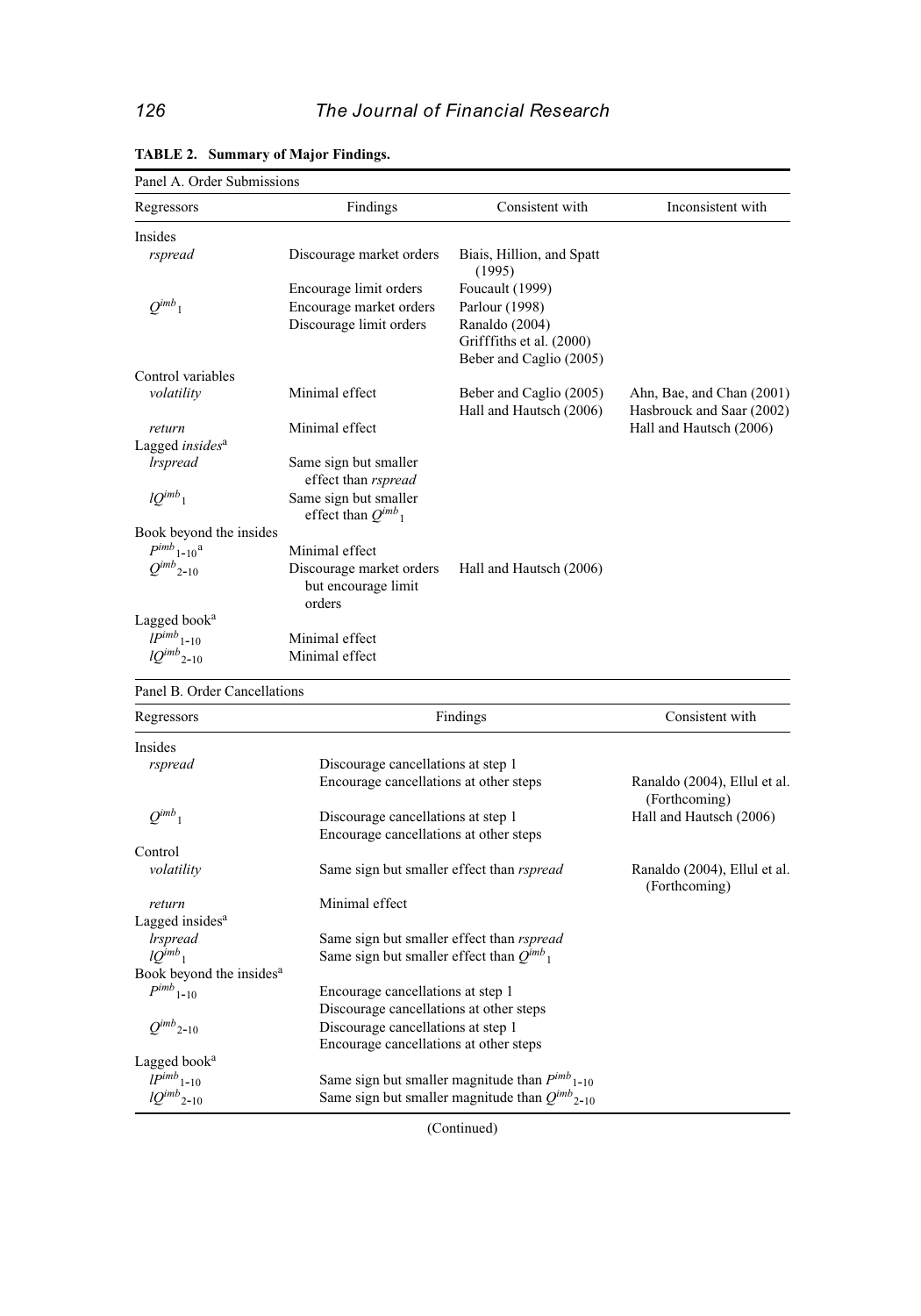| Panel C. Amendments Forward           |                                                          |
|---------------------------------------|----------------------------------------------------------|
| Regressors                            | Findings                                                 |
| Insides                               |                                                          |
| rspread                               | Discourage amending forward to the opposite side         |
|                                       | Encourage amending forward at own side                   |
| $Q^{imb}$                             | Encourage amending forward to the opposite side          |
|                                       | Discourage amending forward at own side                  |
| Control                               |                                                          |
| volatility                            | Minimal effect                                           |
| return                                | Minimal effect                                           |
| Lagged insides                        |                                                          |
| <i>lrspread</i>                       | Same sign but smaller effect than rspread                |
| $10^{imb}$                            | Same sign but smaller effect than $Q^{imb}$ <sub>1</sub> |
| Book beyond the insides               |                                                          |
| $P^{imb}$ <sub>1-10</sub>             | Minimal effect                                           |
| $Q^{imb}$ <sub>2-10</sub>             | Discouraging amending forward to the opposite side       |
| Lagged book                           |                                                          |
| $\overline{IP}^{imb}$ <sub>1-10</sub> | Minimal effect                                           |
| $lQ^{imb}$ <sub>2-10</sub>            | Minimal effect                                           |

**TABLE 2. Continued.**

Note: This table summarizes the major findings of our article. The conclusion is based on the results of ordered probit models and impulse sensitivities. Panels A, B, and C report findings for order submissions, order cancellations, and forward amendments, respectively. The explanatory variables used in the ordered probit models are defined as follows: *rspread* = relative inside spread;  $Q^{imb}$ <sub>1</sub> = the imbalance in depth at the first step;  $Q^{imb}$ <sub>2-10</sub> = the imbalance in the number of shares from steps 2 to 10;  $P^{imb}$ <sub>1-10</sub> = the imbalance in the price gap between steps 1 and 10; *return* = the percentage change in share price between two adjacent order actions; *volatility* = the absolute value of *return*; and *lrspread,*  $lQ^{imb}$ <sub>1</sub>,  $lQ^{imb}$ <sub>2-10</sub>, and  $lP^{imb}$ <sub>1-10</sub> are lagged variables of *rspread,*  $Q^{imb}$ <sub>1</sub>,  $Q^{imb}$ <sub>2-10</sub>, and  $P^{imb}$ <sub>1-10</sub>, respect

<sup>a</sup>Indicates variables that are not used in previous research. All order amendments in Panel C are not used in previous research.

In contrast to previous research, we do not find *volatility* and *return* to have a significant effect on order submission strategies. None of the impulse sensitivities is larger than 0.1% in magnitude though they both have significant coefficients. Other explanatory variables describing the rest of the book do not seem to have a significant effect on order submissions, as the impulse sensitivities are small.

### *Ordered Probit Within Order Cancellations*

Order cancellations are fairly common on the ASX. During our sample period, they account for 7.83% of total order actions (see Table 1). Being the opposite of an order submission, an order cancellation may carry significant information for investors' trading strategies. The same factors that affect order submissions may also explain order cancellations, though possibly in the opposite way. Within order cancellations, we assign  $R = 3$  to canceling an order at step 1of the book,  $R = 2$ if beyond step 1 but before step 10, and  $R = 1$  if canceling an order at or beyond step 10.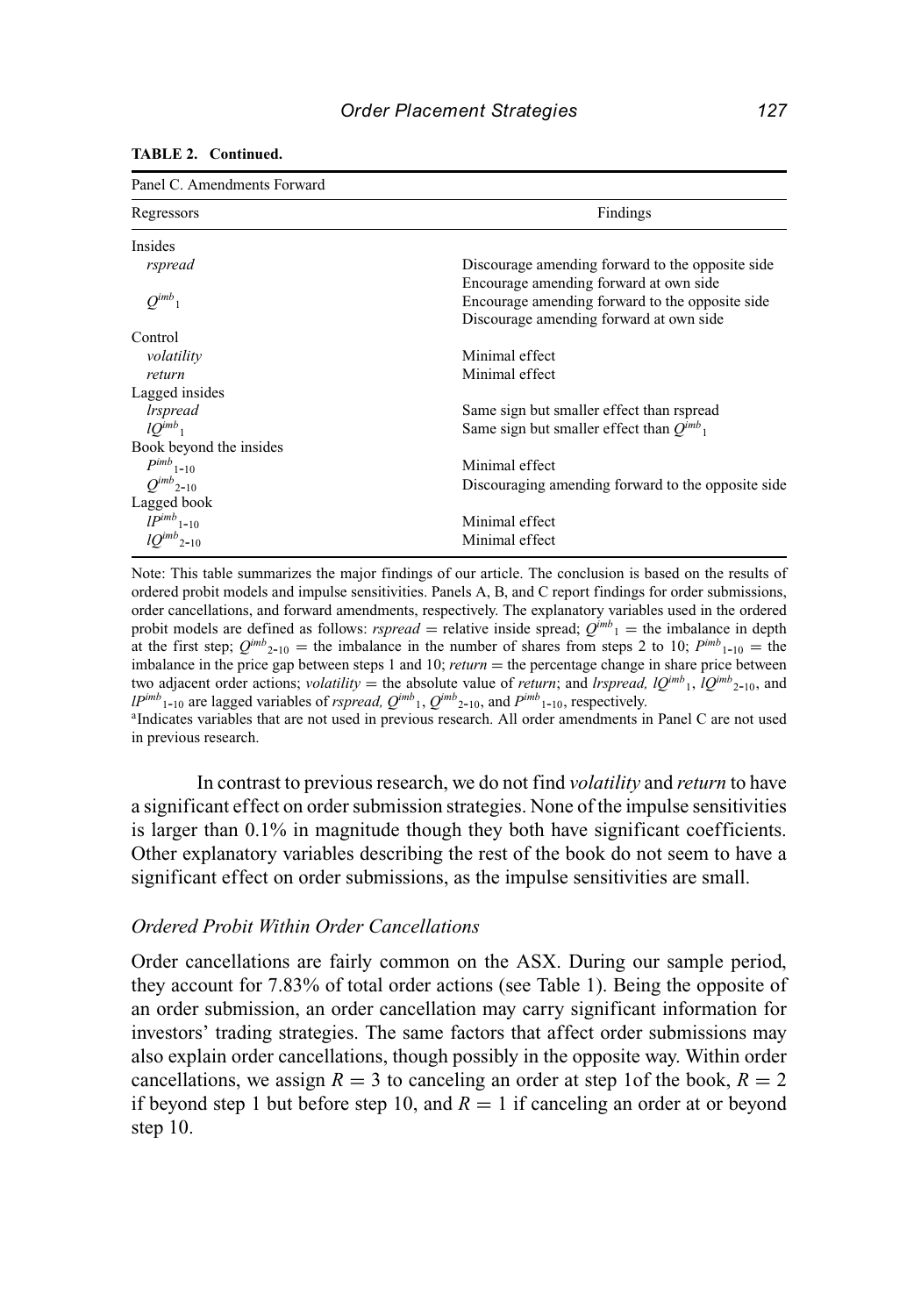|                                                                                 | [ABLE 3. Estimates of I |                              | Impulse Sensitivities and Coefficients for Order Submissions.                                                                                                                                                                                                                                                                                                                                                                                                                                                                                                                                                                                                                                                                                                                                                                                                                                                                                                                                                                                                                                                                                                                                                                                                                                                                          |                          |                               |                         |                                                     |                                                     |                               |                         |                                                     |                                            |                               |
|---------------------------------------------------------------------------------|-------------------------|------------------------------|----------------------------------------------------------------------------------------------------------------------------------------------------------------------------------------------------------------------------------------------------------------------------------------------------------------------------------------------------------------------------------------------------------------------------------------------------------------------------------------------------------------------------------------------------------------------------------------------------------------------------------------------------------------------------------------------------------------------------------------------------------------------------------------------------------------------------------------------------------------------------------------------------------------------------------------------------------------------------------------------------------------------------------------------------------------------------------------------------------------------------------------------------------------------------------------------------------------------------------------------------------------------------------------------------------------------------------------|--------------------------|-------------------------------|-------------------------|-----------------------------------------------------|-----------------------------------------------------|-------------------------------|-------------------------|-----------------------------------------------------|--------------------------------------------|-------------------------------|
| Panel A. Impulse Sensitivi                                                      |                         | ties (in $\%$ )              |                                                                                                                                                                                                                                                                                                                                                                                                                                                                                                                                                                                                                                                                                                                                                                                                                                                                                                                                                                                                                                                                                                                                                                                                                                                                                                                                        |                          |                               |                         |                                                     |                                                     |                               |                         |                                                     |                                            |                               |
| Step                                                                            |                         | Unconditional<br>Probability | Conditional<br>Probability<br>at Means                                                                                                                                                                                                                                                                                                                                                                                                                                                                                                                                                                                                                                                                                                                                                                                                                                                                                                                                                                                                                                                                                                                                                                                                                                                                                                 | rspread                  | $\mathcal{Q}^{imb}{}_1$       | volatility              | return                                              | Irspread                                            | $IQ^{imb}{}_1$                |                         | $P^{imb}$ <sub>1-10</sub> $Q^{imb}$ <sub>2-10</sub> | $I\hspace{-1.6mm}P^{imb}{}_{1\text{--}10}$ | $lQ^{imb}$ 2-10               |
| Step $\ge 10$<br>$2 \le$ Step $< 10$<br>Step $= 1$<br>Step $= 0$<br>Step $= -1$ |                         | 14.00<br>3.80<br>22.80       | 4.30<br>13.90<br>22.90                                                                                                                                                                                                                                                                                                                                                                                                                                                                                                                                                                                                                                                                                                                                                                                                                                                                                                                                                                                                                                                                                                                                                                                                                                                                                                                 | $1.70$<br>$1.20$<br>0.00 | $-1.10$<br>$-0.90$<br>$-0.60$ | $-0.10$<br>0.00<br>0.00 | $\begin{array}{c} 0.00 \\ 0.00 \end{array}$<br>0.00 | $\begin{array}{c} 0.10 \\ 0.10 \end{array}$<br>0.10 | $-0.40$<br>$-0.30$<br>$-0.20$ | $-0.10$<br>0.00<br>0.00 | 0.30<br>0.50<br>0.40                                | $-0.10$<br>$-0.10$<br>0.00                 | $-0.20$<br>$-0.20$<br>$-0.10$ |
|                                                                                 |                         | 8.40<br>51.00                | 8.20<br>50.90                                                                                                                                                                                                                                                                                                                                                                                                                                                                                                                                                                                                                                                                                                                                                                                                                                                                                                                                                                                                                                                                                                                                                                                                                                                                                                                          | 0.10<br>$-3.90$          | 2.60<br>$-0.10$               | 0.00<br>0.10            | $-0.10$<br>0.00                                     | $-0.20$<br>0.00                                     | 0.00<br>0.80                  | 0.10<br>0.00            | $-1.20$<br>0.00                                     | 0.00<br>0.20                               | 0.00<br>0.50                  |
| Change in model fit                                                             |                         | 3.50                         |                                                                                                                                                                                                                                                                                                                                                                                                                                                                                                                                                                                                                                                                                                                                                                                                                                                                                                                                                                                                                                                                                                                                                                                                                                                                                                                                        |                          |                               |                         |                                                     |                                                     |                               |                         |                                                     |                                            |                               |
| Panel B. Coefficient Estimates                                                  |                         |                              |                                                                                                                                                                                                                                                                                                                                                                                                                                                                                                                                                                                                                                                                                                                                                                                                                                                                                                                                                                                                                                                                                                                                                                                                                                                                                                                                        |                          |                               |                         |                                                     |                                                     |                               |                         |                                                     |                                            |                               |
|                                                                                 | Intercept               | rspread                      | $Q^{imb}{}_{1}$                                                                                                                                                                                                                                                                                                                                                                                                                                                                                                                                                                                                                                                                                                                                                                                                                                                                                                                                                                                                                                                                                                                                                                                                                                                                                                                        | volatility               |                               | return                  | Irspread                                            | $l\mathcal{Q}^{imb}{}_{1}$                          | $P^{imb}{}_{\rm 1-10}$        |                         | $Q^{imb}$ <sub>2-10</sub>                           | $I\hspace{-1.6mm}P^{imb}{}_{1\text{--}10}$ | $lQ^{imb}$ <sub>2-10</sub>    |
| Coefficient<br>$p$ -value                                                       | 0001<br>$-1.826$        | 20.4155<br>0001              | $-0.0535$<br>0001                                                                                                                                                                                                                                                                                                                                                                                                                                                                                                                                                                                                                                                                                                                                                                                                                                                                                                                                                                                                                                                                                                                                                                                                                                                                                                                      | $-0.9099$<br>.0307       |                               | .0584<br>0.7571         | 1.1985<br>.0381                                     | $-0.0166$<br>0001                                   | $-0.0066$<br>.0052            |                         | 0001<br>0.125                                       | $-0.0088$<br>.0002                         | $-0.0521$<br>$1000 - 70$      |
| Definitions of the variables                                                    |                         | are provided in Table 2.     | based on the $\chi^2$ distribution with 1 degree of freedom. Impulse sensitivity of an action j with regard to a regressor i ( $\partial$ Prob(Rank = $j$ )/ $\partial x_i$ ) is defined as the change in the likelihood in action j when $x_i$ is<br>variable takes on five values: Step $= -1$ refers to market orders, Step $= 0$ refers to limit orders that improve the current best bid or offer, Step $= 1$ refers to<br>the coefficient estimates and their associated p-values. We use the maximum likelihood method to estimate the ordered probit model. The p-values are computed<br>limit orders that match the best bid or offer, $2 \leq$ Step $\lt 10$ refers to limit orders submitted beyond step 1 but before step 10, and Step $\geq 10$ refer to limit orders<br>submitted at or beyond step 10. The conditional probability is the conditional likelihood of an action estimated at the means of all regressors. The change in<br>Note: This table presents estimation results of an ordered probit model for new order submissions. Panel A reports the impulse sensitivities and Panel B reports<br>model fit is calculated as the change in the maximum likelihood function (in %) when $Q^{imb}$ <sub>2-10</sub> , $P^{imb}$ <sub>2-10</sub> , and $P^{imb}$ <sub>2-10</sub> are included in the regression. |                          |                               |                         |                                                     |                                                     |                               |                         |                                                     |                                            |                               |

# *128 The Journal of Financial Research*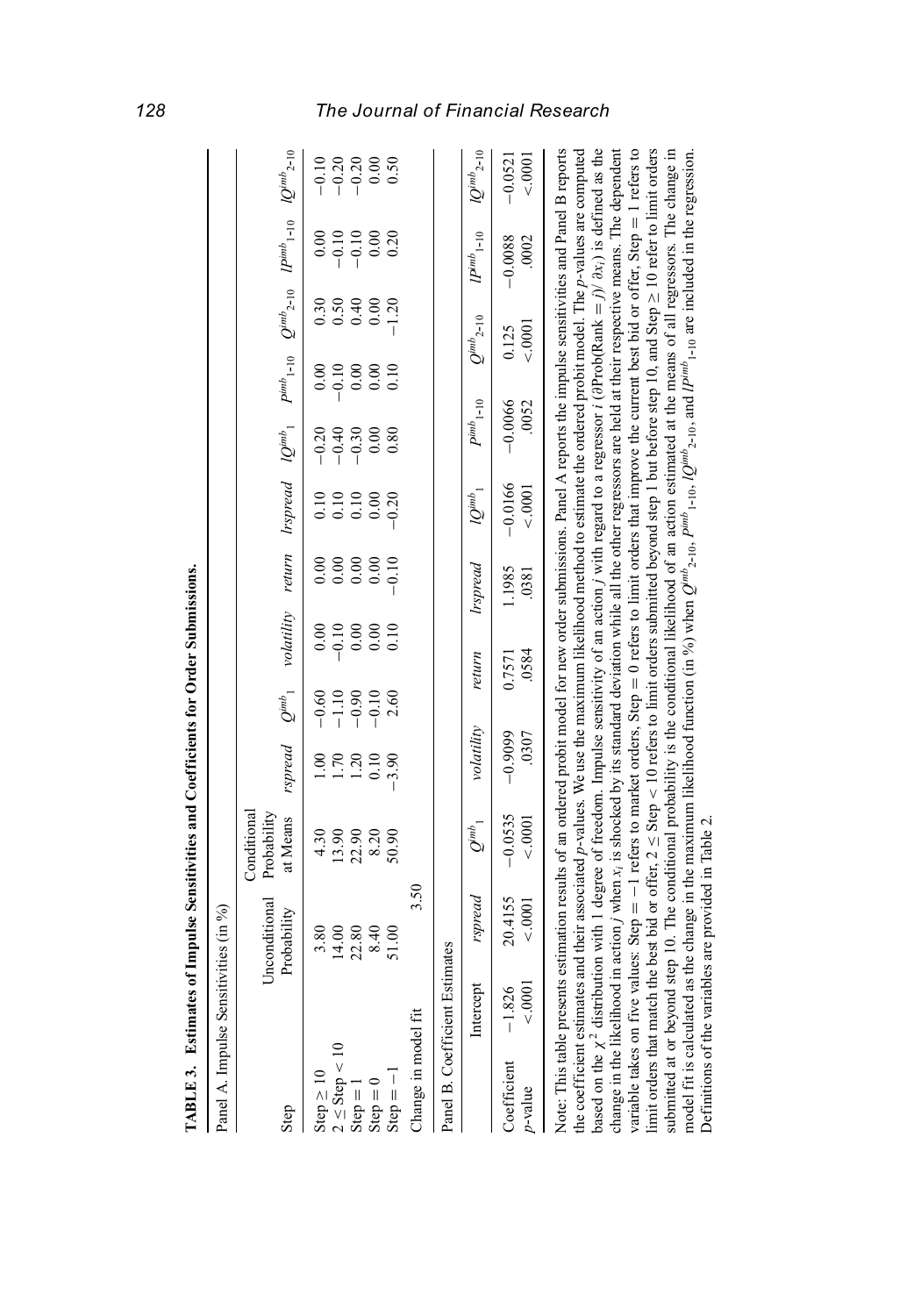As shown in Table 4, the inside spread has a significant effect on order cancellations. A 1 standard deviation increase in *rspread* increases the likelihood of canceling an order between steps 1 and 10 by 2.3% and beyond step 10 by 3.9%. This result is consistent with that reported in Ranaldo (2004) and Ellul et al. (Forthcoming). If orders are already at the top of the book, they have a tendency to be left there as *rspread* decreases order cancellations at step 1 by 6.3%. Consistent with Hall and Hautsch (2006), we find that *Qimb* <sup>1</sup> decreases order cancellations at step 1(by 6.8%). In contrast,  $Q^{imb}$ <sub>1</sub> increases order cancellations between steps 1 and 10 by 2.5% and beyond step 10 by 4.3%. These results show that investors with orders at the back of the book lose hope of execution when facing a long first step, whereas investors with orders already at the crowded step 1 do not seem to panic.

Other variables including  $P^{imb}$ <sub>1-10</sub>,  $Q^{imb}$ <sub>2-10</sub>,  $IP^{imb}$ <sub>1-10</sub>, and  $IQ^{imb}$ <sub>2-10</sub> also affect order cancellations. A 1 standard deviation shock to *Pimb* 1-10 increases order cancellations at step 1 by 2.7%, whereas it decreases cancellations at other steps. The increase in *Pimb* 1-10 indicates a decrease in liquidity supply on the own side compared to the opposite side as the steps on the own side get relatively sparse. This result shows that when liquidity gets thin along the book, investors tend to cancel orders at step 1 and later move them to fill in the gaps created by the increased *Pimb* 1-10 (as later results from backward amendments suggest). In contrast, a larger order imbalance along the book as represented by a higher *Qimb* 2-10 indicates an improved liquidity supply on the own side relative to the opposite side as the steps on the own side get more crowded. *Qimb* 2-10 decreases order cancellations at step 1 by 3.8%, whereas it increases cancellations between steps 1 and 10 by 1.50% and beyond step 10 by 2.3%. This result shows that investors cancel more orders at the back of the book when it is overly liquid, whereas investors with orders ahead of the crowded steps stay put and remain hopeful of execution. Once again, the crowding-out effect is at work.  $IP^{imb}$ <sub>1-10</sub> and  $IQ^{imb}$ <sub>2-10</sub> have the same directional effects as  $P^{imb}$ <sub>1-10</sub> and  $Q^{imb}$ <sub>2-10</sub>, but with smaller effects.

### *Ordered Probit Within Forward Order Amendments*

Existing limit orders can be moved more aggressively to price steps ahead of them. Table 1 shows that most forward amendments end up at step 1 or even to the other side of the market (a market order). We categorize forward amendments the same way as we categorize new order submissions. That is, five ordinal ranks for five new locations of the amendments.

Table 5 presents estimation results for forward amendments. Comparing results in Table 3 and Table 5, we find a similarity between forward amendments and new order submissions. A 1 standard deviation shock to *rspread* reduces the likelihood of amending an order from limit to market by 7.5%, whereas  $Q^{imb}$ <sup>1</sup> increases the same likelihood by 3.1%. The crowding-out and jumping-the-queue effects are evident as investors amend their orders more aggressively when there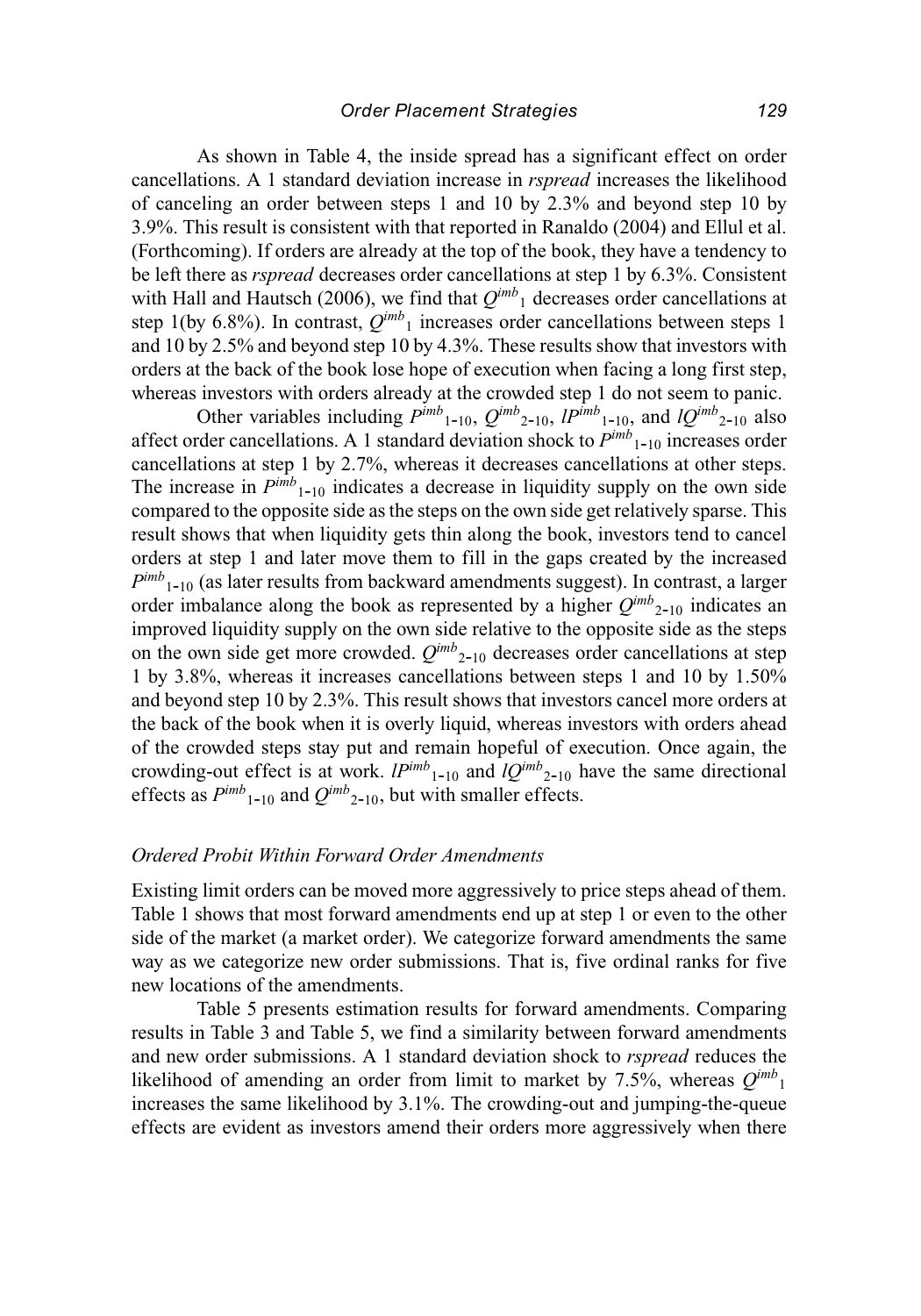| TABLE 4. Estimates of                |                    |                                                                                                                                                                                                                                                                                                                                                                                                  | impulse Sensitivities and Coefficients for Order Cancellations. |                |              |              |                    |                                                                                                                                                                                             |                        |                    |                           |                            |                            |
|--------------------------------------|--------------------|--------------------------------------------------------------------------------------------------------------------------------------------------------------------------------------------------------------------------------------------------------------------------------------------------------------------------------------------------------------------------------------------------|-----------------------------------------------------------------|----------------|--------------|--------------|--------------------|---------------------------------------------------------------------------------------------------------------------------------------------------------------------------------------------|------------------------|--------------------|---------------------------|----------------------------|----------------------------|
| Panel A. Impulse Sensitivit          |                    | ies (in %)                                                                                                                                                                                                                                                                                                                                                                                       |                                                                 |                |              |              |                    |                                                                                                                                                                                             |                        |                    |                           |                            |                            |
| Step                                 |                    | Unconditional<br>Probability                                                                                                                                                                                                                                                                                                                                                                     | at Means<br>Probability<br>Conditional                          |                |              |              |                    | rspread $Q^{imb}$ <sub>1</sub> volatility return Irspread $IQ^{imb}$ <sub>1</sub> $P^{imb}$ <sub>1-10</sub> $Q^{imb}$ <sub>2-10</sub> $IP^{imb}$ <sub>1-10</sub> $IQ^{imb}$ <sub>2-10</sub> |                        |                    |                           |                            |                            |
| $2 \leq$ Step < 10<br>Step $\geq 10$ |                    | 13.20<br>42.60                                                                                                                                                                                                                                                                                                                                                                                   | 13.90<br>43.00                                                  | 3.90<br>2.30   | 4.30<br>2.50 | 0.50<br>0.40 | $-0.20$<br>$-0.10$ | 1.30<br>0.90                                                                                                                                                                                | 1.80<br>1.20           | $-1.50$<br>$-1.20$ | 2.30<br>1.50              | $-0.30$<br>$-0.20$         | 0.40<br>0.30               |
| Change in model fit<br>$Step = 1$    |                    | $\frac{4.60}{4}$<br>44.30                                                                                                                                                                                                                                                                                                                                                                        | 43.10                                                           | $-6.30$        | $-6.80$      | $-0.90$      | 0.30               | $-2.20$                                                                                                                                                                                     | $-3.10$                | 2.70               | $-3.80$                   | 0.50                       | $-0.70$                    |
| Panel B. Coefficient Estimates       |                    |                                                                                                                                                                                                                                                                                                                                                                                                  |                                                                 |                |              |              |                    |                                                                                                                                                                                             |                        |                    |                           |                            |                            |
|                                      | Intercept          | rspread                                                                                                                                                                                                                                                                                                                                                                                          | $Q^{imb}_{\quad \, 1}$                                          | volatility     |              | return       | Irspread           | $Q^{imb}$ <sub>1</sub>                                                                                                                                                                      | $P^{imb}{}_{\rm 1-10}$ |                    | $Q^{imb}$ <sub>2-10</sub> | $I\!\!P^{imb}{}_{1^-10}$   | $lQ^{imb}$ <sub>2-10</sub> |
| Coefficient<br>p-value               | $-1.2688$<br>(000) | 34.3044<br>0001                                                                                                                                                                                                                                                                                                                                                                                  | 0.1353<br>0001                                                  | 2.4545<br>0001 | $-0.721$     | .1748        | 11.8968<br>0001    | 0.0602<br>0001                                                                                                                                                                              | $-0.1258$<br>0001      | 0.401              | 0001                      | $-0.024$<br>$\overline{5}$ | 0.0687<br>.0034            |
|                                      |                    | Note: This table presents estimation results of an ordered probit model for order cancellations. The dependent variable takes on three values for the following<br>three cancellations: canceling an order at step 1, between step 1 and step 10, and at or beyond step 10. Definitions of the variables are provided in Table 2. The<br>calculations of the estimates are explained in Table 3. |                                                                 |                |              |              |                    |                                                                                                                                                                                             |                        |                    |                           |                            |                            |

| j              |                                                                                                                                                                 |
|----------------|-----------------------------------------------------------------------------------------------------------------------------------------------------------------|
|                | ļ<br>ı                                                                                                                                                          |
|                | ì                                                                                                                                                               |
| i              |                                                                                                                                                                 |
|                | ֧֧֖֖֖֧֧֧֧֧֧֧֧֧֧֪ׅ֧֧֧֧֧֧֧֧֧֪ׅ֧֧֧֪ׅ֧֚֚֚֚֚֚֚֚֚֚֚֚֚֚֚֚֚֚֚֚֚֚֚֡֓֟֬֝֝֬֝֬֝֬֝֬֝֬֝֬֝֬֝֬֝֬֓֝֬֝֬֝֬֝֬֝֬֝֬֝֬֝֬֝֬<br>֧֧֧֧֪֧֪֧֪֧֪֖֧֧֪֧֪ׅ֧֪֪֪֪֪֪ׅ֛֪֪ׅ֛֪֪ׅ֛֪֪ׅ֛֚֚֚֚֝֝֝֬֝֬֝֬֝֝֬֝֬ |
|                |                                                                                                                                                                 |
| I              | l                                                                                                                                                               |
| ļ              |                                                                                                                                                                 |
| <br> <br> <br> | ֠<br>֕                                                                                                                                                          |

*130 The Journal of Financial Research*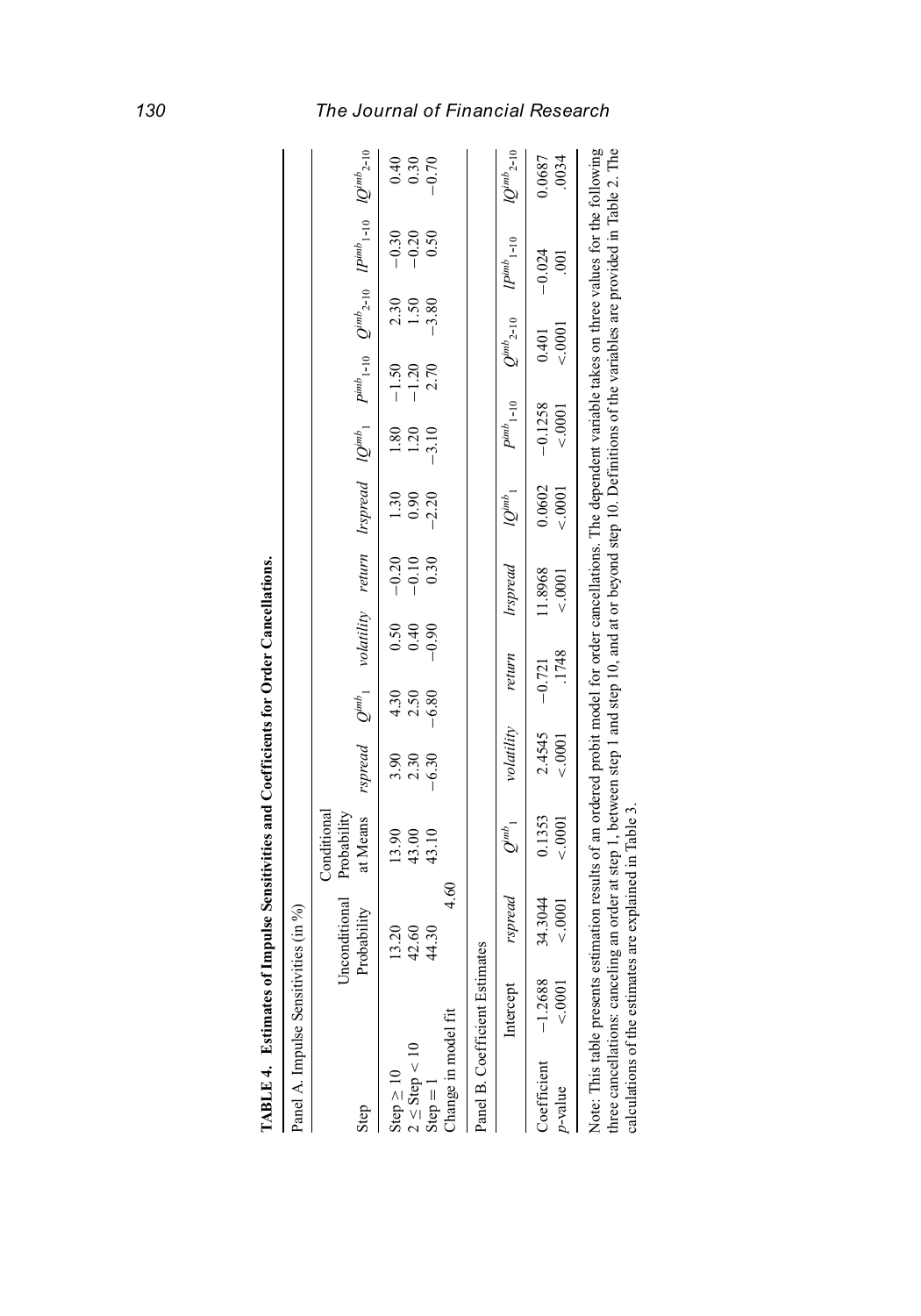| Panel A. Impulse Sensitivities (in %)                                                                                                                                                                                                                                                                                                                                                                                                                                              |                         |                              |                                                                                                                                           |                    |                    |                    |                         |                                                                                                                                                                                             |                          |                    |                           |                                 |                            |
|------------------------------------------------------------------------------------------------------------------------------------------------------------------------------------------------------------------------------------------------------------------------------------------------------------------------------------------------------------------------------------------------------------------------------------------------------------------------------------|-------------------------|------------------------------|-------------------------------------------------------------------------------------------------------------------------------------------|--------------------|--------------------|--------------------|-------------------------|---------------------------------------------------------------------------------------------------------------------------------------------------------------------------------------------|--------------------------|--------------------|---------------------------|---------------------------------|----------------------------|
| Step                                                                                                                                                                                                                                                                                                                                                                                                                                                                               |                         | Unconditional<br>Probability | Conditional<br>Probability<br>at Means                                                                                                    |                    |                    |                    |                         | rspread $Q^{imb}$ <sub>1</sub> volatility return Irspread $IQ^{imb}$ <sub>1</sub> $P^{imb}$ <sub>1-10</sub> $Q^{imb}$ <sub>2-10</sub> $IP^{imb}$ <sub>1-10</sub> $IQ^{imb}$ <sub>2-10</sub> |                          |                    |                           |                                 |                            |
| $2 \leq$ Step < 10<br>Step $\geq 10$                                                                                                                                                                                                                                                                                                                                                                                                                                               |                         | 2.00<br>15.00                | 2.30<br>14.80                                                                                                                             | 1.30<br>4.00       | $-0.40$<br>$-1.50$ | $-0.10$<br>$-0.20$ | $-0.10$<br>0.00         | $-0.40$<br>$-1.30$                                                                                                                                                                          | 0.00<br>$-0.10$          | $-0.30$<br>$-0.10$ | 0.30<br>1.00              | 0.00<br>0.00                    | $-0.10$                    |
| $Step =$                                                                                                                                                                                                                                                                                                                                                                                                                                                                           |                         | 24.40                        | 24.50                                                                                                                                     | $2.30$<br>$0.00$   | $-1.10$            | $-0.20$            |                         | $-1.00$<br>$-0.10$                                                                                                                                                                          | $-0.10$                  |                    | 0.60                      | 0.00                            | $-0.30$<br>$-0.30$<br>0.00 |
| $Step = 0$                                                                                                                                                                                                                                                                                                                                                                                                                                                                         |                         | 10.60                        | 10.40                                                                                                                                     |                    | $-0.10$            | $0.00\,$           |                         |                                                                                                                                                                                             | 0.00                     | $-0.20$            | 0.00                      | 0.00                            |                            |
| $Step = -$                                                                                                                                                                                                                                                                                                                                                                                                                                                                         |                         | 48.00                        | 47.90                                                                                                                                     | $-7.50$            | 3.10               | 0.50               |                         | 2.80                                                                                                                                                                                        | 0.20                     | 0.50               | $-1.90$                   | 0.10                            | 0.80                       |
| Change in model fit                                                                                                                                                                                                                                                                                                                                                                                                                                                                |                         | 4.20                         |                                                                                                                                           |                    |                    |                    |                         |                                                                                                                                                                                             |                          |                    |                           |                                 |                            |
| Panel B. Coefficient Estimates                                                                                                                                                                                                                                                                                                                                                                                                                                                     |                         |                              |                                                                                                                                           |                    |                    |                    |                         |                                                                                                                                                                                             |                          |                    |                           |                                 |                            |
|                                                                                                                                                                                                                                                                                                                                                                                                                                                                                    | Intercept               | rspread                      | $\mathcal{Q}^{int}$                                                                                                                       | volatility         |                    | return             | Irspread                | $lQ^{imb}{}_{1}$                                                                                                                                                                            | $P^{imb}{}_{\rm 1-10}$   |                    | $Q^{imb}$ <sub>2-10</sub> | $I\!\!P^{imb}{}_{1\text{--}10}$ | $lQ^{imb}$ 2-10            |
| Coefficient<br>p-value                                                                                                                                                                                                                                                                                                                                                                                                                                                             | $-2.1136$<br>$\sim 000$ | 40.4242<br>0001              | $-0.0651$<br>$\frac{1000}{\lambda}$                                                                                                       | $-1.6822$<br>.0052 |                    | $-0.3559$<br>.5086 | $-14.6151$<br>$-0.0001$ | $-0.0046$<br>.1938                                                                                                                                                                          | $-0.0241$<br>$\sim 0001$ |                    | 0.2059<br>0001            | $-0.0039$<br>5012               | $-0.0868$<br>$\leq 0001$   |
| Note: This table presents estimation results of an ordered probit model for forward amendments. The dependent variable takes on five values: Step $= -1$ refers<br>to market orders, Step = 0 refers to limit orders that improve the current best bid or offer, Step = 1 refers to limit orders that match the best bid or offer, $2 \le$<br>the variables are provided in Table 2. The calculations of the estimates are explained in Table 3.<br>Step $<$ 10 refers to limit or |                         |                              | ders submitted beyond step 1 but before step 10, and Step $\geq 10$ refers to limit orders submitted at or beyond step 10. Definitions of |                    |                    |                    |                         |                                                                                                                                                                                             |                          |                    |                           |                                 |                            |

TABLE 5. Estimates of Impulse Sensitivities and Coefficients for Forward Order Amendments. TABLE 5. Estimates of Impulse Sensitivities and Coefficients for Forward Order Amendments. *Order Placement Strategies 131*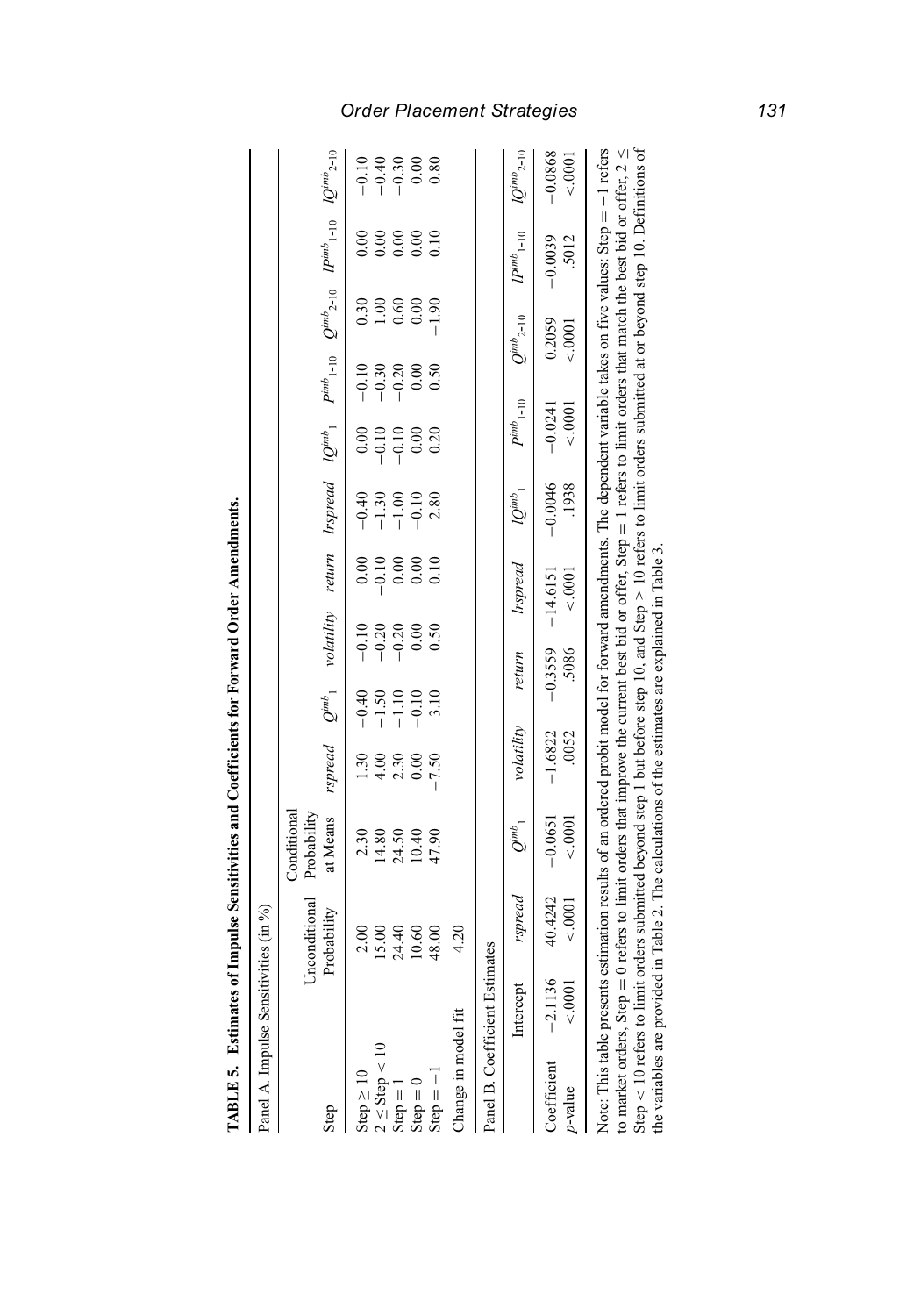are relatively more orders on step 1 of the own side than on the opposite side. By jumping the queue, impatient investors can get ahead of other investors and have their orders executed sooner. The rest of the results for forward amendments are similar to those of order submissions.

## *Ordered Probit Within Order Amendments at the Same Price Step*

For amendments that only change the number of shares of an order, we separate them into two groups according to order size: those with an increase and those with a decrease. We then divide each group into three subcategories based on which step an order is located, resulting in six ranks. We assign  $R = 6$  to increasing the size of an order at step 1,  $R = 5$  to steps between 1 and 10, and  $R = 4$  to steps beyond 10. We then assign  $R = 3$  to decreasing the size of an order at step 1,  $R = 2$  to steps between 1 and 10, and  $R = 1$  to steps beyond 10.

We report the estimation results in Table 6. According to the impulse sensitivities,  $\mathcal{Q}^{imb}{}_{1}$  reduces the order-size increase at step 1 by 6.1%, whereas it increases the order-size reduction at the same step by 2.0%. This result shows that when step 1 is crowded, there is no need to add more shares. Therefore, the same crowdingout effect that we document for order submissions and forward amendments is prevalent here. *Qimb* <sup>1</sup> encourages order reductions between steps 1 and 10 by 3.4% because investors do not have a chance to execute a large order if it stays behind the already-crowded step 1.

Turning to the variables beyond step 1, we find that investors with orders ahead of a large price gap tend to become more aggressive, whereas those with orders inside the gap stay put. This can be shown as *Pimb* 1-10 encourages order-size increase at step 1 by 4.5% but discourages all other actions, especially reducing the size of an order between steps 1 and 10.

## *Ordered Probit Within Backward Order Amendments*

In addition to amendments discussed previously, other amendments are actions that amend an existing order to a step away from the top of the book. That is, for an investor's buy order, it is amended at a lower price, or for a sell order, it is amended at a higher price. We assign  $R = 2$  to amendments between steps 2 and 10, and  $R = 1$  to amendments beyond step 10. There are no backward amendments to step 1 because those orders would have already been executed before they could be amended.

The estimation results presented in Table 7 suggest that, judged by impulse sensitivity, *Pimb* 1-10 has the largest effect on backward order amendments among all variables. It increases the likelihood of amending an order back to between steps 1 and 10 by 6.3%, as some investors would take advantage of the large price gap between steps 1 and 10 even though it means amending their existing orders away from the more advantageous steps. This result is consistent with the effect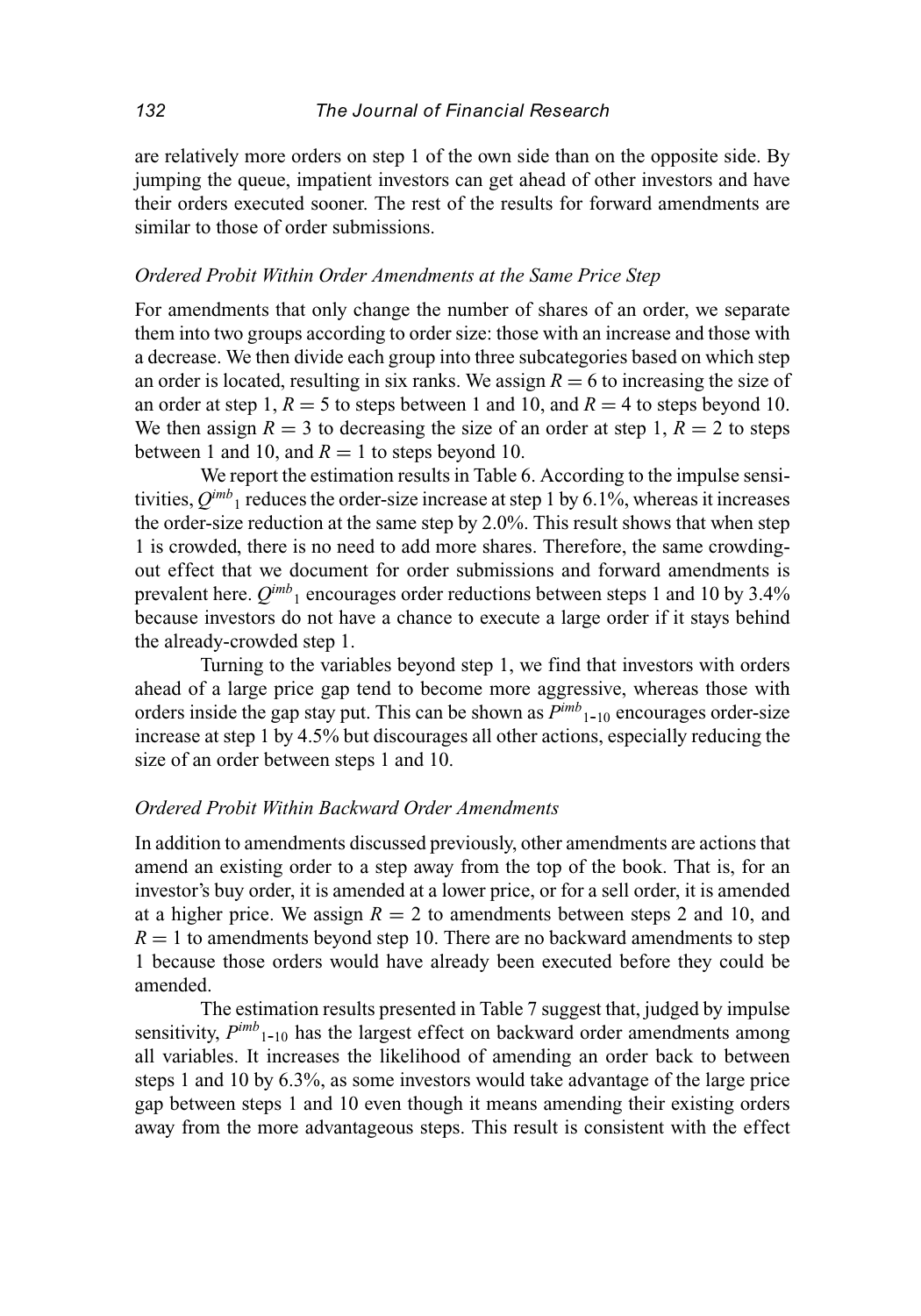| described the control of the statement of the control material control material conditions of the community of the condition of the community of the condition of the community of the community of the community of the commu                                                                                                                                                                       |                  |                              |                                        |                                |              |                |                                             |                                                                                                                                                              |                                             |                           |                                             |                                             |                                             |
|------------------------------------------------------------------------------------------------------------------------------------------------------------------------------------------------------------------------------------------------------------------------------------------------------------------------------------------------------------------------------------------------------|------------------|------------------------------|----------------------------------------|--------------------------------|--------------|----------------|---------------------------------------------|--------------------------------------------------------------------------------------------------------------------------------------------------------------|---------------------------------------------|---------------------------|---------------------------------------------|---------------------------------------------|---------------------------------------------|
| Panel A. Impulse Sensitivities (in %)                                                                                                                                                                                                                                                                                                                                                                |                  |                              |                                        |                                |              |                |                                             |                                                                                                                                                              |                                             |                           |                                             |                                             |                                             |
| Step                                                                                                                                                                                                                                                                                                                                                                                                 |                  | Unconditional<br>Probability | Conditional<br>Probability<br>at Means | rspread $Q^{imb}$ <sub>1</sub> |              |                |                                             | volatility return Irspread $IQ^{imb}$ <sub>1</sub> $P^{imb}$ <sub>1-10</sub> $Q^{imb}$ <sub>2-10</sub> $IP^{imb}$ <sub>1-10</sub> $IQ^{imb}$ <sub>2-10</sub> |                                             |                           |                                             |                                             |                                             |
| Quantity decreases<br>Step $\geq 10$<br>$2 \leq$ Step $< 10$<br>Step = 1                                                                                                                                                                                                                                                                                                                             |                  | 1.50<br>15.10                | 1.70<br>15.10                          | 0.10<br>0.50                   | 0.80<br>3.40 | $0.40$<br>1.90 | $\begin{matrix} 0.00 \\ -0.10 \end{matrix}$ | $0.40$<br>1.70                                                                                                                                               | $\begin{array}{c} 0.10 \\ 0.50 \end{array}$ | $-0.40$<br>$-2.30$        | $\begin{array}{c} 0.10 \\ 0.30 \end{array}$ | $-0.10$<br>$-0.40$                          | 0.10<br>0.40                                |
|                                                                                                                                                                                                                                                                                                                                                                                                      |                  | 24.60                        | 25.00                                  | 0.30                           | 2.00         | 1.10           | $-0.10$                                     | 1.10                                                                                                                                                         | 0.40                                        | $-1.70$                   | 0.20                                        | $-0.30$                                     | 0.30                                        |
| Quantity increases<br>Step $\geq 10$<br>$2 \leq$ Step $\lt 10$<br>Step $\lt 10$                                                                                                                                                                                                                                                                                                                      |                  | 0.40                         | 0.60                                   | 0.00                           | 0.00         | 0.00           | 0.00                                        | 0.00                                                                                                                                                         | 0.00                                        | 0.10                      | 0.00                                        |                                             | $\begin{array}{c} 0.00 \\ 0.00 \end{array}$ |
|                                                                                                                                                                                                                                                                                                                                                                                                      |                  | 12.90                        | 13.20                                  | 0.00                           | $-0.10$      | $0.00\,$       | 0.00                                        | $0.00\,$                                                                                                                                                     | 0.00                                        |                           | 0.00                                        | $\begin{array}{c} 0.00 \\ 0.00 \end{array}$ |                                             |
| Change in model fit                                                                                                                                                                                                                                                                                                                                                                                  |                  | 45.60<br>4.90                | 44.40                                  | $-1.00$                        | $-6.10$      | $-3.40$        | 0.30                                        | $-3.10$                                                                                                                                                      | $-1.00$                                     | 4.50                      | $-0.60$                                     | 0.80                                        | $-0.70$                                     |
| Panel B. Coefficient Estimates                                                                                                                                                                                                                                                                                                                                                                       |                  |                              |                                        |                                |              |                |                                             |                                                                                                                                                              |                                             |                           |                                             |                                             |                                             |
|                                                                                                                                                                                                                                                                                                                                                                                                      | Intercept        | rspread                      | $Q^{imb}\,{}_{\scriptscriptstyle 1}$   | volatility                     |              | return         | Irspread                                    | $\ensuremath{\mathit{IQ}}^{\mathit{imb}}$ ,                                                                                                                  | $P^{imb}{}_{\rm 1-10}$                      | $Q^{imb}$ <sub>2-10</sub> |                                             | $I\hspace{-1.6mm}P^{imb}{}_{1\text{--}10}$  | $lQ^{imb}$ <sub>2-10</sub>                  |
| Coefficient<br>p-value                                                                                                                                                                                                                                                                                                                                                                               | 0001<br>$-2.242$ | 5.3889<br>.0444              | 0.1282<br>0001                         | 5.6886<br>0001                 | $-0.4291$    | .5563          | 16.9719<br>0001                             | 0.0214<br>015                                                                                                                                                | $-0.2077$<br>0001                           | 0.0578                    | .1827                                       | .0112<br>$-0.0358$                          | 0.0749<br>.0872                             |
| Note: This table presents estimation results of an ordered probit model for order amendments at the same price step. The dependent variable takes on six values<br>for the following actions: increasing the size of an order at step 1, increasing the size of an order at a step between 1 and 10, increasing the size of an order at<br>step 10 or beyond, decreasing the size of an order at ste |                  |                              |                                        |                                |              |                |                                             |                                                                                                                                                              |                                             |                           |                                             |                                             |                                             |

Estimates of Impulse Sensitivities and Coefficients for Order Amendments at the Same Price Step. TABLE 6. Estimates of Impulse Sensitivities and Coefficients for Order Amendments at the Same Price Step. TABLE 6.

# *Order Placement Strategies 133*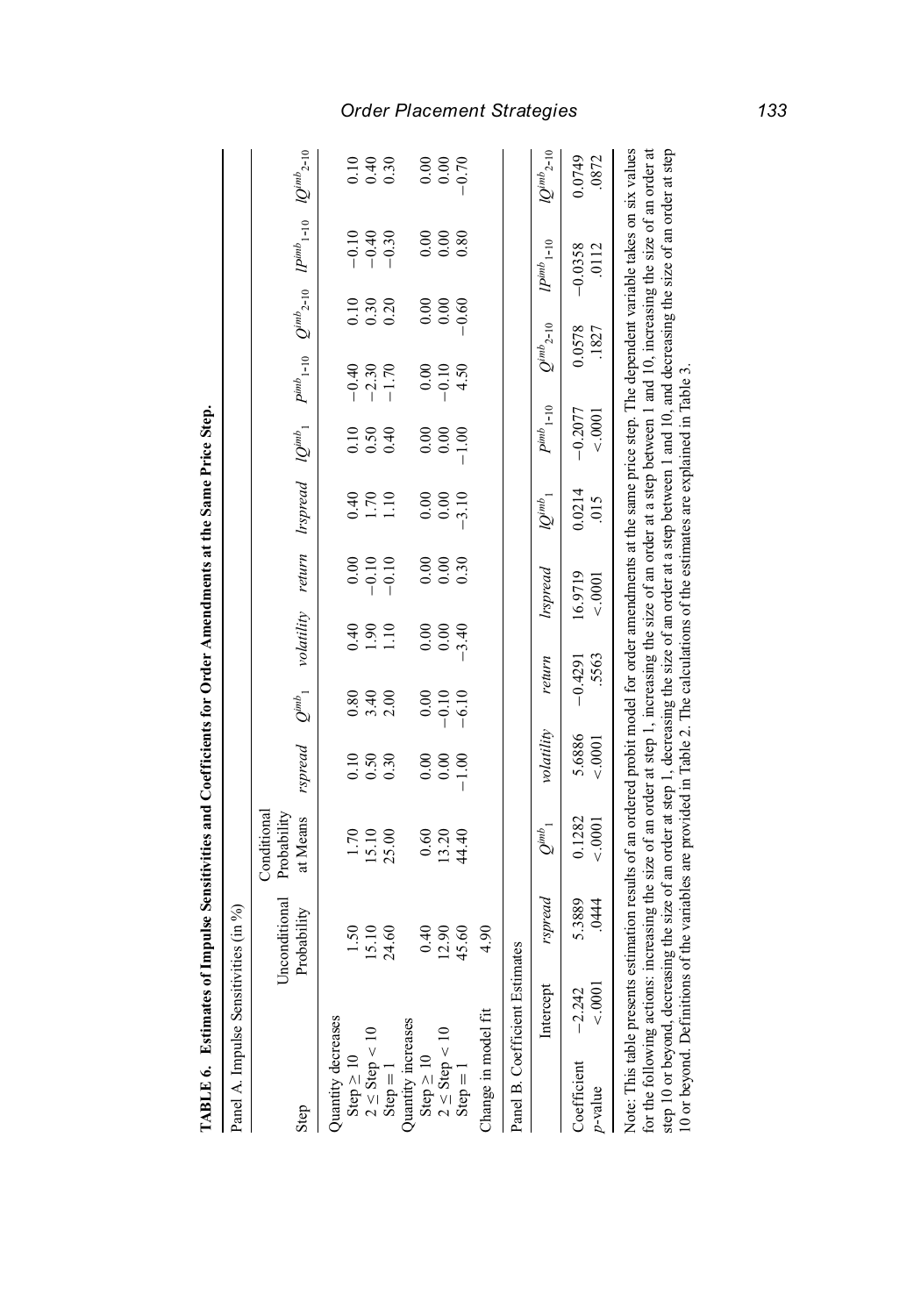| TABLE 7. Estimates of In                                      |                   |                                                                                                                                                                                                                                                                                                                                         | mpulse Sensitivities and Coefficients for Backward Order Amendments. |                     |                  |                  |                                                                                                                                                                                             |      |                    |       |                                                                       |                    |
|---------------------------------------------------------------|-------------------|-----------------------------------------------------------------------------------------------------------------------------------------------------------------------------------------------------------------------------------------------------------------------------------------------------------------------------------------|----------------------------------------------------------------------|---------------------|------------------|------------------|---------------------------------------------------------------------------------------------------------------------------------------------------------------------------------------------|------|--------------------|-------|-----------------------------------------------------------------------|--------------------|
| Panel A. Impulse Sensitivit                                   |                   | ies (in %)                                                                                                                                                                                                                                                                                                                              |                                                                      |                     |                  |                  |                                                                                                                                                                                             |      |                    |       |                                                                       |                    |
| Step                                                          |                   | Unconditional<br>Probability                                                                                                                                                                                                                                                                                                            | at Means<br>Probability<br>Conditional                               |                     |                  |                  | rspread $Q^{imb}$ <sub>1</sub> volatility return Irspread $lQ^{imb}$ <sub>1</sub> $P^{imb}$ <sub>1-10</sub> $Q^{imb}$ <sub>2-10</sub> $lP^{imb}$ <sub>1-10</sub> $lQ^{imb}$ <sub>2-10</sub> |      |                    |       |                                                                       |                    |
| Change in model fit<br>$2 \leq$ Step $< 10$<br>Step $\geq 10$ |                   | 18.40<br>81.60<br>5.20                                                                                                                                                                                                                                                                                                                  | 20.20<br>79.80                                                       | $-1.00$             |                  |                  | $1.00 -1.50 -1.50 -1.00 -1.00 -1.50 -0.40 -6.30 -1.60 -1.60$<br>$-1.50 -1.50 -1.50 -1.50 -1.50 -0.60 -0.60 -1.60 -1.60$                                                                     |      |                    |       |                                                                       | $-0.40$<br>0.40    |
| Panel B. Coefficient Estimates                                |                   |                                                                                                                                                                                                                                                                                                                                         |                                                                      |                     |                  |                  |                                                                                                                                                                                             |      |                    |       |                                                                       |                    |
|                                                               | Intercept         | rspread                                                                                                                                                                                                                                                                                                                                 | $\mathcal{Q}^{mb}{}_{1}$                                             | volatility          | return           |                  | <i>Irspread</i> $lQ^{imb}$ <sub>1</sub>                                                                                                                                                     |      |                    |       | $P^{imb}_{1-10}$ $Q^{imb}_{2-10}$ $IP^{imb}_{1-10}$ $IQ^{imb}_{2-10}$ |                    |
| Coefficient<br>$p$ -value                                     | $-0.8941$<br>0001 | 6.9845<br>0.0577                                                                                                                                                                                                                                                                                                                        | 0.0045<br>$-0.0452$                                                  | 0.1567<br>$-1.0467$ | 1.4113<br>0.0391 | 0.0037<br>10.417 | 0.5101<br>$-0.0105$                                                                                                                                                                         | 0001 | $-0.4706 - 0.2552$ | 0.004 | 0.1355<br>$-0.0387$                                                   | 0.5194<br>$-0.057$ |
| estimates are explained in T                                  |                   | back to steps between 2 and 10, and amendments back to steps behind step 10. Definitions of the variables are provided in Table 2. The calculations of the<br>Note: This table presents estimation results of an ordered probit model for backward order amendments. The dependent variable takes on two values: amendments<br>Table 3. |                                                                      |                     |                  |                  |                                                                                                                                                                                             |      |                    |       |                                                                       |                    |

TABLE 7. Estimates of Impulse Sensitivities and Coefficients for Backward Order Amendments.

# *134 The Journal of Financial Research*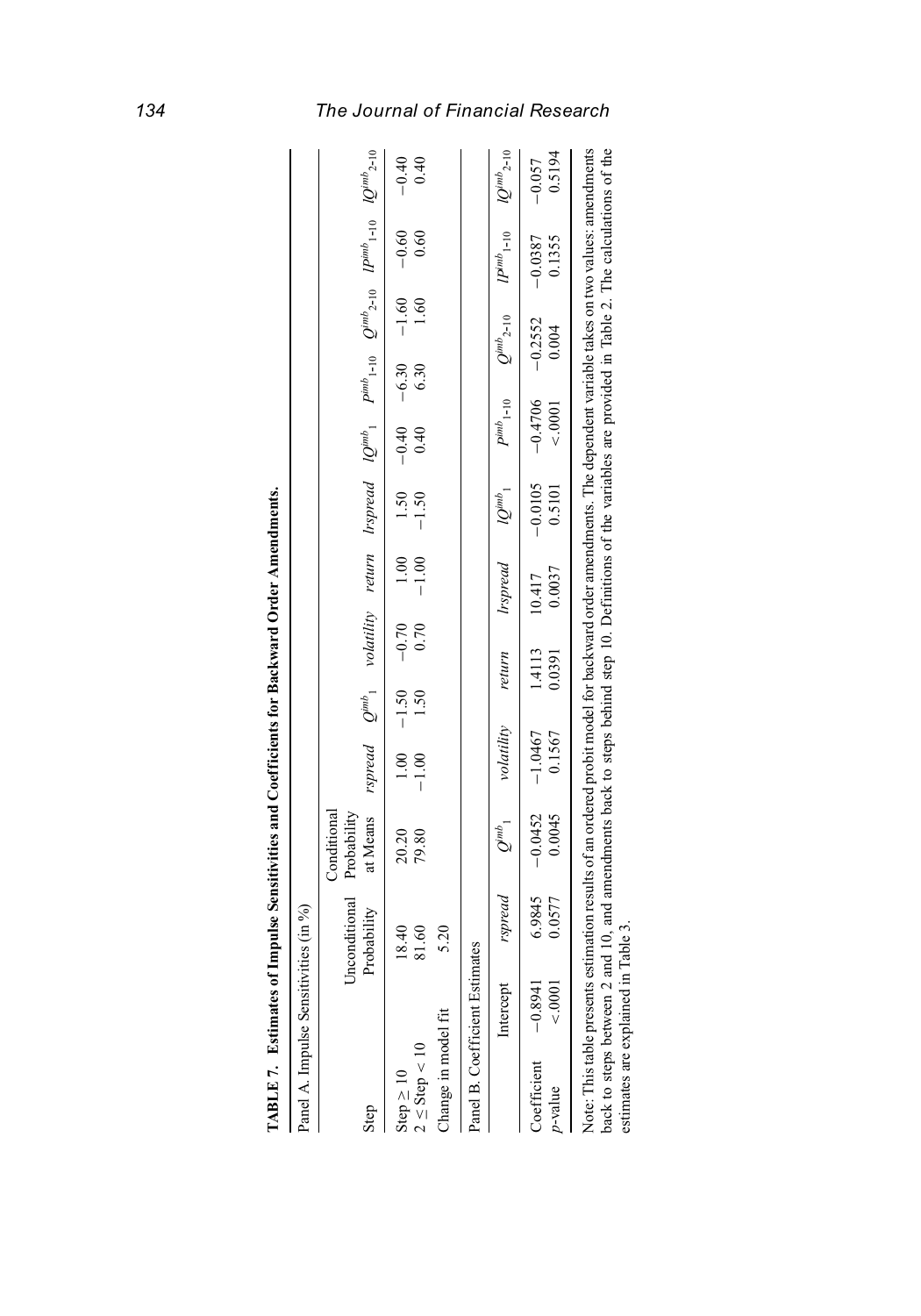of  $P^{imb}$ <sub>1-10</sub> on discouraging order-size reduction for orders in the price gap.  $Q^{imb}$ <sub>1</sub> and  $Q^{imb}$ <sub>2-10</sub> have similar, though smaller, effects (1.5% and 1.6%) on backward amendments. The results from this section show that the investors seem to prefer moving their orders back to fill a large price gap rather than to be crowded at the top steps with other orders.

## *Overall Ordered Probit Regression for Previously Placed Orders*

We now examine what investors can do if they already have an order on the book. The choice toward a previously placed order includes canceling it, amending it forward, amending only its quantity, or amending it backward. We estimate an overall ordered probit regression by combining order cancellations, forward amendments, same-price amendments, and backward amendments. The four alternatives are mutually exclusive. We assign  $R = 1$  to order cancellations,  $R = 2$  to backward amendments,  $R = 3$  to same-price amendments, and  $R = 4$  to forward amendments. The assignment of the ordinal ranking follows the latent aggressiveness of each action, as a cancellation is the least aggressive action and a forward amendment is the most aggressive. The same set of explanatory variables used in previous subsections is on the right side of the regression. This overall regression represents the first decision, which an investor can make toward a previously placed order. Once investors have made the first decision—for example, a forward amendment—they must then decide where to amend the order. The group-by-group ordered probit results, discussed earlier, examine this second-stage decision, and the overall regression examines the first-stage decision.

Table 8 reports impulse sensitivities. The imbalance between step 1 of the two sides of the book increases the likelihood of forward amendments by 3.0%. This result is consistent with the crowding-out and jumping-the-queue effect. Similar effects are found for *Qimb* 2-10. The imbalance in the price gap between steps 1 and 10 has the opposite effect, as *Pimb* 1-10 increases the likelihood of order cancellations by 2.6% but decreases forward amendments by 2.9%. In summary, the overall regression results suggest that investors become more aggressive by amending their orders forward, which they do to be ahead of a long queue, but they are also less aggressive when there is a large price gap in the book.

## *Discussion of Other Results*

In addition to impulse sensitivities, we report the overall model fit, the conditional and unconditional likelihood of each action, and the coefficient estimates and their associated *p*-values in Tables 3−8. First, the estimated likelihood for each activity at the mean of each explanatory variable is close to its unconditional probability. For example, for market order submissions, Table 3 shows that the two probabilities are 50.9% and 51.0%, respectively. This close match indicates that the ordered probit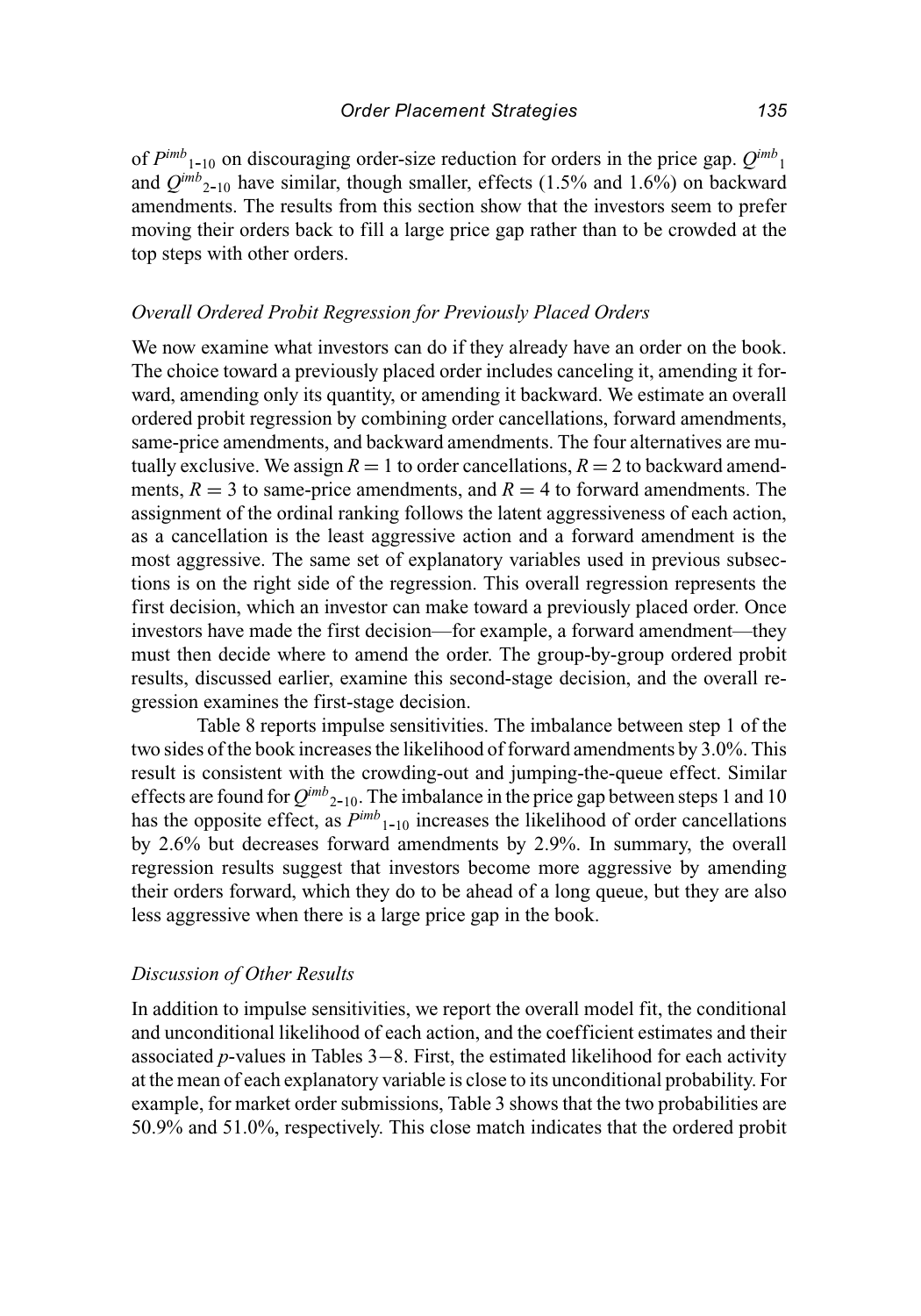| TABLE 8. Estimates of the Overall Ordered Probit Model for Previously Placed Orders.                                                                                                                                                                                                          |                         |                                                                                                                            |                       |                                        |                 |                    |                                                                                                                                                                                             |                                             |                   |                        |                                             |                 |                                            |                                             |
|-----------------------------------------------------------------------------------------------------------------------------------------------------------------------------------------------------------------------------------------------------------------------------------------------|-------------------------|----------------------------------------------------------------------------------------------------------------------------|-----------------------|----------------------------------------|-----------------|--------------------|---------------------------------------------------------------------------------------------------------------------------------------------------------------------------------------------|---------------------------------------------|-------------------|------------------------|---------------------------------------------|-----------------|--------------------------------------------|---------------------------------------------|
| Panel A. Impulse Sensitivit                                                                                                                                                                                                                                                                   |                         | ties (in $\%$ )                                                                                                            |                       |                                        |                 |                    |                                                                                                                                                                                             |                                             |                   |                        |                                             |                 |                                            |                                             |
| Step                                                                                                                                                                                                                                                                                          |                         | Unconditional<br>Probability                                                                                               |                       | at Means<br>Conditional<br>Probability |                 |                    | rspread $Q^{imb}$ <sub>1</sub> volatility return lispread $IQ^{imb}$ <sub>1</sub> $P^{imb}$ <sub>1-10</sub> $Q^{imb}$ <sub>2-10</sub> $IP^{imb}$ <sub>2-10</sub> $IQ^{imb}$ <sub>2-10</sub> |                                             |                   |                        |                                             |                 |                                            |                                             |
| Cancellation backward<br>Amendments                                                                                                                                                                                                                                                           |                         | 31.80<br>4.50                                                                                                              |                       | 31.70<br>4.60                          | $-0.40$<br>0.00 | $-2.60$<br>$-0.20$ | $-1.00$                                                                                                                                                                                     | 0.40                                        | $-0.90$<br>0.00   | $-0.70$<br>0.00        | 2.60                                        | $-0.90$<br>0.00 | 0.30                                       | $-0.30$                                     |
| Amendments at the same price                                                                                                                                                                                                                                                                  |                         | 11.50                                                                                                                      |                       | 11.50                                  | 0.00            | $-0.20$            | $-0.10$<br>$-0.10$                                                                                                                                                                          | $\begin{array}{c} 0.00 \\ 0.00 \end{array}$ | $-0.10$           | $-0.10$                | $\begin{array}{c} 0.10 \\ 0.10 \end{array}$ | $-0.10$         |                                            | $\begin{array}{c} 0.00 \\ 0.00 \end{array}$ |
| Forward amendments<br>Change in model fit                                                                                                                                                                                                                                                     |                         | 52.20<br>4.40                                                                                                              |                       | 52.20                                  | 0.50            | 3.00               | 1.10                                                                                                                                                                                        | $-0.40$                                     | $1.00\,$          | 0.80                   | $-2.90$                                     | 1.00            | $-0.40$                                    | 0.30                                        |
| Panel B. Coefficient Estimates                                                                                                                                                                                                                                                                |                         |                                                                                                                            |                       |                                        |                 |                    |                                                                                                                                                                                             |                                             |                   |                        |                                             |                 |                                            |                                             |
|                                                                                                                                                                                                                                                                                               | Intercept               | rspread                                                                                                                    | $\mathcal{Q}^{imb}$ , | volatility                             |                 | return             | <i>Irspread</i>                                                                                                                                                                             |                                             | $lQ^{imb}{}_1$    | $P^{imb}{}_{\rm 1-10}$ | $Q^{imb}$ <sub>2-10</sub>                   |                 | $I\hspace{-1.6mm}P^{imb}{}_{1\text{--}10}$ | $lQ^{imb}$ $_{2-10}$                        |
| Coefficient<br>$p$ -value                                                                                                                                                                                                                                                                     | $-0.4322$<br>$\sim 000$ | $-2.4164$<br>.0890                                                                                                         | $-0.0601$<br>0001     | 0001<br>$-5.31$                        |                 | 1.9484<br>.0005    | $-5.1508$<br>0001                                                                                                                                                                           |                                             | $-0.0168$<br>0001 | 0.1338<br>0001         | $-0.1062$<br>0001                           |                 | 0.0178<br>0001                             | $-0.0333$<br>.0187                          |
| Note: This table presents estimation results of an overall ordered probit model for previously placed orders. The dependent variable takes on four values for<br>variables are provided in Table 2. The calculations of the estimates are explained in Table 3.<br>the following order action |                         | groups: forward amendments, amendments at the same price, backward amendments, and order cancellations. Definitions of the |                       |                                        |                 |                    |                                                                                                                                                                                             |                                             |                   |                        |                                             |                 |                                            |                                             |

TABLE 8. Estimates of the Overall Ordered Probit Model for Previously Placed Orders.

# *136 The Journal of Financial Research*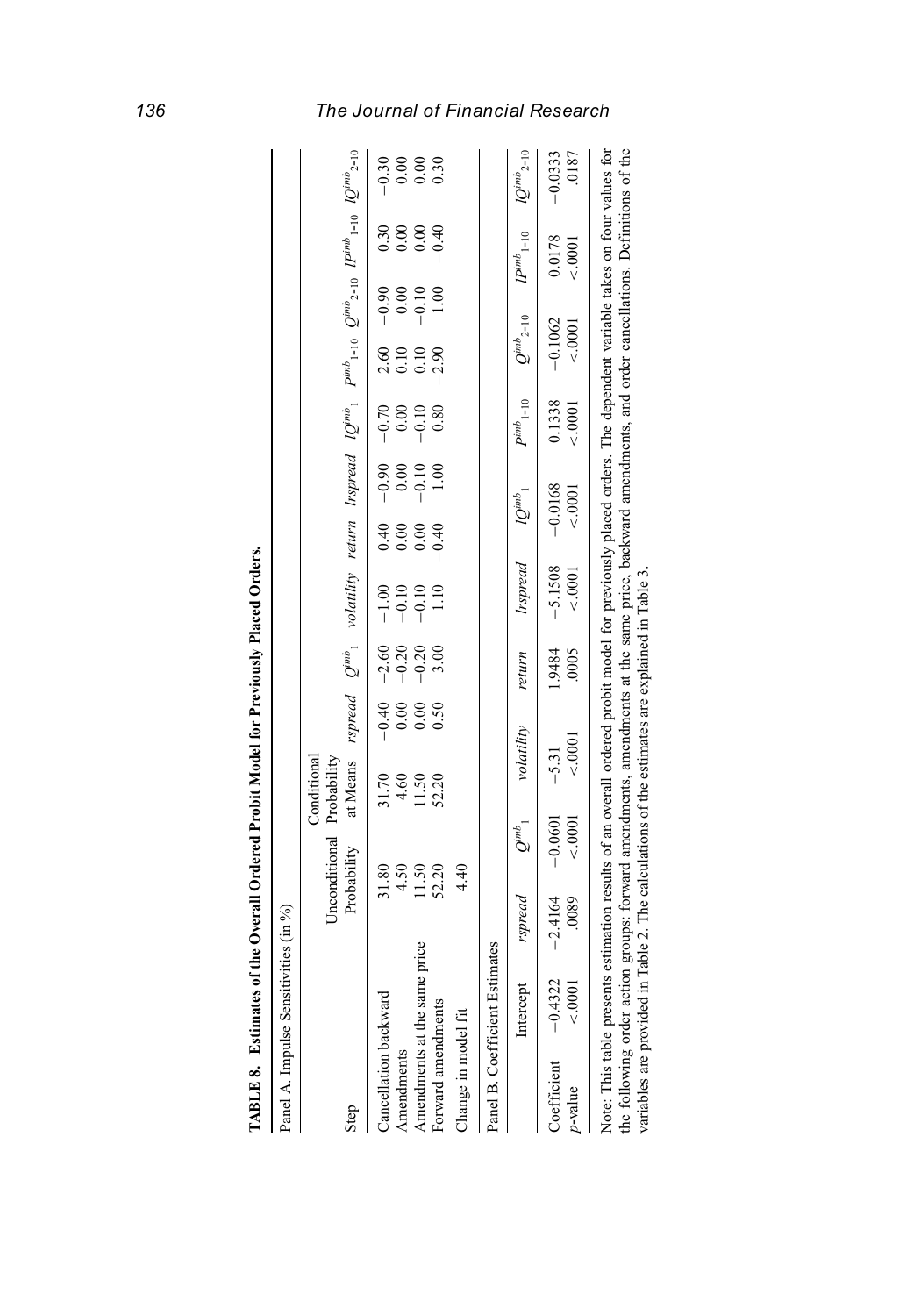| Submission           |          |              |         |         |         |         |         |         | rspread $Q^{imb}$ <sub>1</sub> volatility return lrspread $lQ^{imb}$ <sub>1</sub> $P^{imb}$ <sub>1-10</sub> $Q^{imb}$ <sub>2-10</sub> $lP^{imb}$ <sub>1-10</sub> $lQ^{imb}$ <sub>2-10</sub> |         |
|----------------------|----------|--------------|---------|---------|---------|---------|---------|---------|---------------------------------------------------------------------------------------------------------------------------------------------------------------------------------------------|---------|
| First subsample      |          |              |         |         |         |         |         |         |                                                                                                                                                                                             |         |
| Step $\geq 10$       | 1.00     | $-0.50$      | 0.00    | 0.00    | 0.00    | $-0.20$ | 0.00    | 0.30    | 0.00                                                                                                                                                                                        | $-0.10$ |
| $2 \leq$ Step $< 10$ | 1.80     | $-1.10$      | $-0.10$ | 0.10    | 0.00    | $-0.40$ | 0.10    | 0.50    | $-0.10$                                                                                                                                                                                     | $-0.30$ |
| $Step = 1$           | 1.20     | $-0.80$      | 0.00    | 0.10    | 0.00    | $-0.30$ | 0.00    | 0.30    | 0.00                                                                                                                                                                                        | $-0.20$ |
| $Step = 0$           | 0.10     | $-0.10$      | 0.00    | 0.00    | 0.00    | 0.00    | 0.00    | 0.00    | 0.00                                                                                                                                                                                        | 0.00    |
| $Step = -1$          | $-3.90$  | 2.60         | 0.10    | $-0.20$ | 0.00    | 0.90    | $-0.10$ | $-1.10$ | 0.10                                                                                                                                                                                        | 0.60    |
| Second subsample     |          |              |         |         |         |         |         |         |                                                                                                                                                                                             |         |
| Step $\geq 10$       | 1.00     | $-0.60$      | 0.00    | 0.00    | 0.10    | $-0.20$ | $-0.10$ | 0.30    | $-0.10$                                                                                                                                                                                     | $-0.10$ |
| $2 \leq$ Step $< 10$ | 1.70     | $-1.10$      | $-0.10$ | 0.00    | 0.20    | $-0.30$ | $-0.20$ | 0.60    | $-0.10$                                                                                                                                                                                     | $-0.10$ |
| $Step = 1$           | 1.20     | $-0.90$      | $-0.10$ | 0.00    | 0.20    | $-0.20$ | $-0.20$ | 0.40    | $-0.10$                                                                                                                                                                                     | $-0.10$ |
| $Step = 0$           | 0.10     | $-0.10$      | 0.00    | 0.00    | 0.00    | 0.00    | 0.00    | 0.00    | 0.00                                                                                                                                                                                        | 0.00    |
| $Step = -1$          | $-3.90$  | 2.70         | 0.20    | $-0.10$ | $-0.50$ | 0.70    | 0.50    | $-1.30$ | 0.30                                                                                                                                                                                        | 0.30    |
| Cancellation         |          |              |         |         |         |         |         |         | rspread $Q^{imb}$ <sub>1</sub> volatility return lrspread $lQ^{imb}$ <sub>1</sub> $P^{imb}$ <sub>1-10</sub> $Q^{imb}$ <sub>2-10</sub> $lP^{imb}$ <sub>1-10</sub> $lQ^{imb}$ <sub>2-10</sub> |         |
| First subsample      |          |              |         |         |         |         |         |         |                                                                                                                                                                                             |         |
| Step > 10            | 3.90     | 4.10         | 0.40    | $-0.20$ | 0.90    | 1.80    | $-1.50$ | 2.40    | $-0.20$                                                                                                                                                                                     | 0.50    |
| $2 \leq$ Step $< 10$ | 2.30     | 2.40         | 0.30    | $-0.10$ | 0.70    | 1.20    | $-1.20$ | 1.60    | $-0.20$                                                                                                                                                                                     | 0.40    |
| $Step = 1$           | $-6.10$  | $-6.50$      | $-0.80$ | 0.30    | $-1.50$ | $-3.00$ | 2.70    | $-4.00$ | 0.40                                                                                                                                                                                        | $-0.90$ |
| Second subsample     |          |              |         |         |         |         |         |         |                                                                                                                                                                                             |         |
| Step $\geq 10$       | 4.00     | 4.50         | 0.50    | $-0.20$ | 1.70    | 1.80    | $-1.50$ | 2.10    | $-0.40$                                                                                                                                                                                     | 0.20    |
| $2 \leq$ Step $< 10$ | 2.40     | 2.60         | 0.40    | $-0.10$ | 1.20    | 1.20    | $-1.20$ | 1.40    | $-0.30$                                                                                                                                                                                     | 0.10    |
| $Step = 1$           | $-6.50$  | $-7.00$      | $-0.90$ | 0.30    | $-2.90$ | $-3.10$ | 2.70    | $-3.60$ | 0.70                                                                                                                                                                                        | $-0.30$ |
| Forward              |          |              |         |         |         |         |         |         | rspread $Q^{imb}$ <sub>1</sub> volatility return lrspread $lQ^{imb}$ <sub>1</sub> $P^{imb}$ <sub>1-10</sub> $Q^{imb}$ <sub>2-10</sub> $lP^{imb}$ <sub>1-10</sub> $lQ^{imb}$ <sub>2-10</sub> |         |
| First subsample      |          |              |         |         |         |         |         |         |                                                                                                                                                                                             |         |
| Step $\geq 10$       | 1.20     | $-0.40$      | 0.00    | $-0.10$ | $-0.30$ | 0.00    | 0.00    | 0.30    | 0.00                                                                                                                                                                                        | $-0.10$ |
| $2 \leq$ Step $< 10$ | 4.10     | $-1.60$      | 0.00    | $-0.20$ | $-1.40$ | $-0.10$ | $-0.20$ | 1.00    | 0.00                                                                                                                                                                                        | $-0.20$ |
| $Step = 1$           | 2.40     | $-1.20$      | 0.00    | $-0.10$ | $-1.10$ | $-0.10$ | $-0.10$ | 0.70    | 0.00                                                                                                                                                                                        | $-0.20$ |
| $Step = 0$           | $0.00\,$ | $-0.10$      | 0.00    | 0.00    | $-0.10$ | 0.00    | 0.00    | 0.00    | 0.00                                                                                                                                                                                        | 0.00    |
| $Step = -1$          | $-7.60$  | 3.30         | 0.00    | 0.40    | 3.00    | 0.20    | 0.40    | $-1.90$ | 0.10                                                                                                                                                                                        | 0.50    |
| Second subsample     |          |              |         |         |         |         |         |         |                                                                                                                                                                                             |         |
| Step $\geq 10$       |          | $1.30 -0.40$ | $-0.10$ | 0.00    | $-0.40$ | 0.00    | $-0.10$ | 0.30    | 0.00                                                                                                                                                                                        | $-0.20$ |
| $2 \leq$ Step $< 10$ | 4.00     | $-1.50$      | $-0.40$ | 0.10    | $-1.20$ | $-0.20$ | $-0.30$ | 1.00    | 0.10                                                                                                                                                                                        | $-0.60$ |
| $Step = 1$           | 2.10     | $-1.00$      | $-0.30$ | 0.10    | $-0.80$ | $-0.10$ | $-0.20$ | 0.60    | 0.00                                                                                                                                                                                        | $-0.40$ |
| $Step = 0$           | 0.00     | $-0.10$      | 0.00    | 0.00    | $-0.10$ | 0.00    | 0.00    | 0.00    | 0.00                                                                                                                                                                                        | 0.00    |
| $Step = -1$          | $-7.30$  | 3.00         | 0.80    | $-0.20$ | 2.50    | 0.30    | 0.70    | $-1.90$ | $-0.10$                                                                                                                                                                                     | 1.20    |

**TABLE 9. Robustness Check.**

Note: We partition our full sample into two equal-length subsamples and reestimate the ordered probit models discussed in Tables 3 to 5. This table reports the impulse sensitivities (in %) for the first and second subsample. Definitions of the variables are provided in Table 2.

model is a good fit for the data used. Second, the overall model fit, as measured by the change in the maximum likelihood function, improves by 3.5% to 5.2% when including variables characterizing the order book from steps 2 to 10. Third, most of the order book variables are significant, with *p*-values less than .01. The two control variables, *return* and *volatility,* are less significant or insignificant for some order actions. The impulse sensitivities of *return* and *volatility* are much smaller than those of the book variables. This finding is in contrast to findings reported in Ahn, Bae, and Chan (2001) and Ranaldo (2004). Finally, the lagged variables,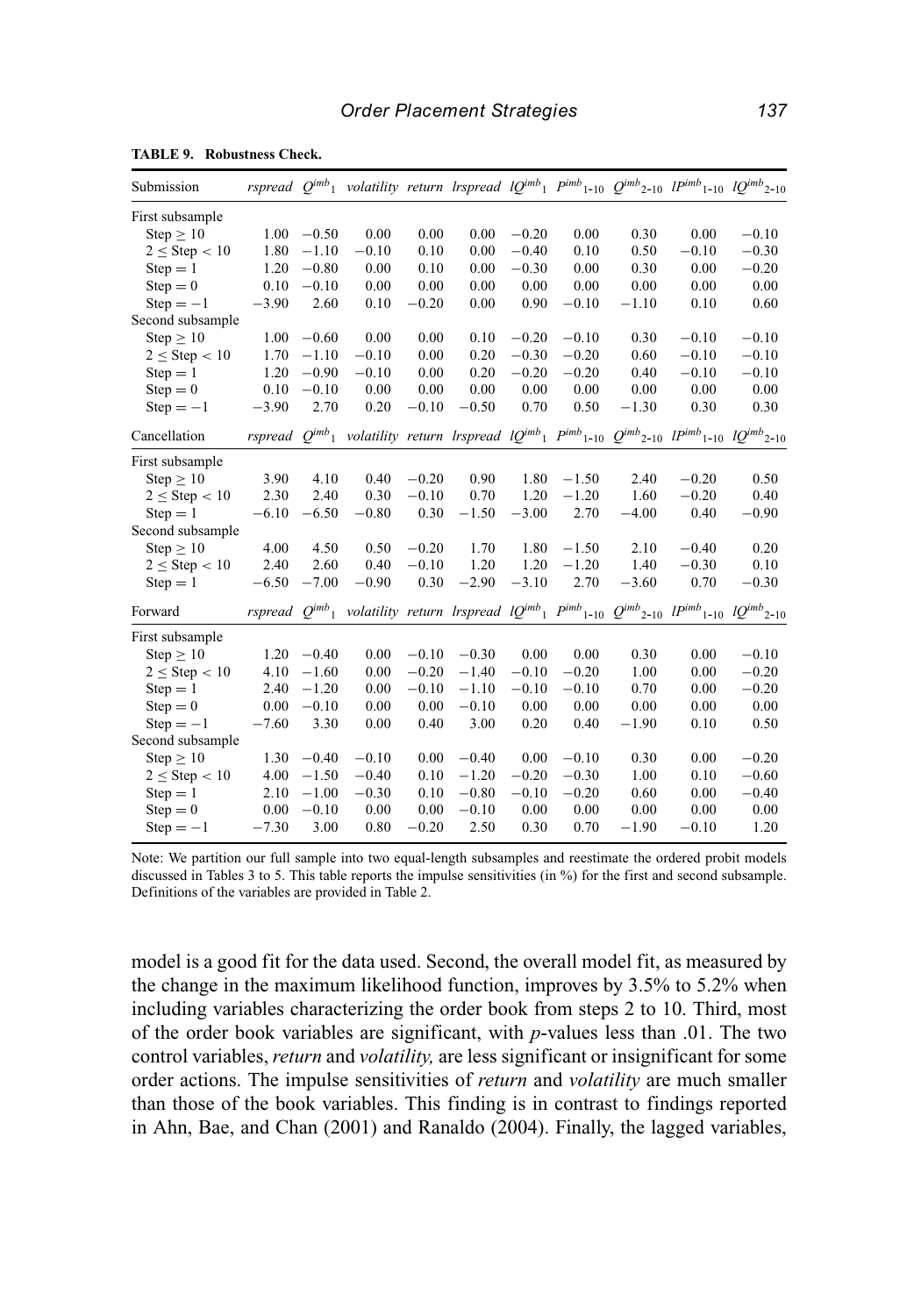especially the lagged book variables beyond the inside, do not have a significant effect on order choices in most cases.

For a robustness check, we split our sample into two equal-length subsamples and reestimated the ordered probit models. Table 9 provides the results for the three most frequent order actions: submissions, cancellations, and forward amendments. The resulting impulse sensitivities for the two subsamples are similar to those for the full sample. For example, for order cancellations, a 1 standard deviation increase in *Qimb* 2-10 decreases the likelihood of canceling an order at step 1 by 3.8% in the full sample, whereas the estimated impulse sensitivities are 4.0% and 3.6%, respectively, for the two subsamples.

#### **VI. Conclusion**

We investigate whether investors use the order book information—not only the best bid and offer but also what is behind the best bid and offer—when they formulate their order strategies. In addition to the depth of the book, we consider the price. We differentiate not only between market and limit orders but also between limit orders according to their positions in the book. We extend previous research by including order amendments and order cancellations in the analysis.

Using limit order book data from the ASX, we find that the top of the book affects an investor's order submission decision. Furthermore, we find that the rest of the book (e.g., the book information beyond step 1) affects an investor's order choice and the effect is persistent after controlling for stock return and volatility. Because an order book represents a complete picture of the aggregate supply and demand, our results provide supporting evidence that investors use the order book information beyond step 1 to formulate their order placement strategies.

The order book information beyond the insides has a significant effect on order cancellations and amendments. This result is robust regardless of whether we examine it action by action or with all the order actions combined. Both the price and the depth of the book play an important role, and the imbalance between demand and supply is the key in these effects. When investors believe that their orders will be crowded out by other orders on the same side of the book, they jump the queue to get price priority or to cancel the order. The crowding-out, hence jumping-the-queue, effect is documented in previous research on how the top step affects order submissions. We show that the same effect persists over (1) other order activities (including order amendments and cancellations) and (2) the rest of the order book. Finally, we find that investors tend to fill large price gaps on the book behind them. In contrast, they are unlikely to move orders forward to large price gaps ahead of them.

Our research is particularly relevant considering the substantial changes that U.S. financial markets have experienced in the recent past. Facing stronger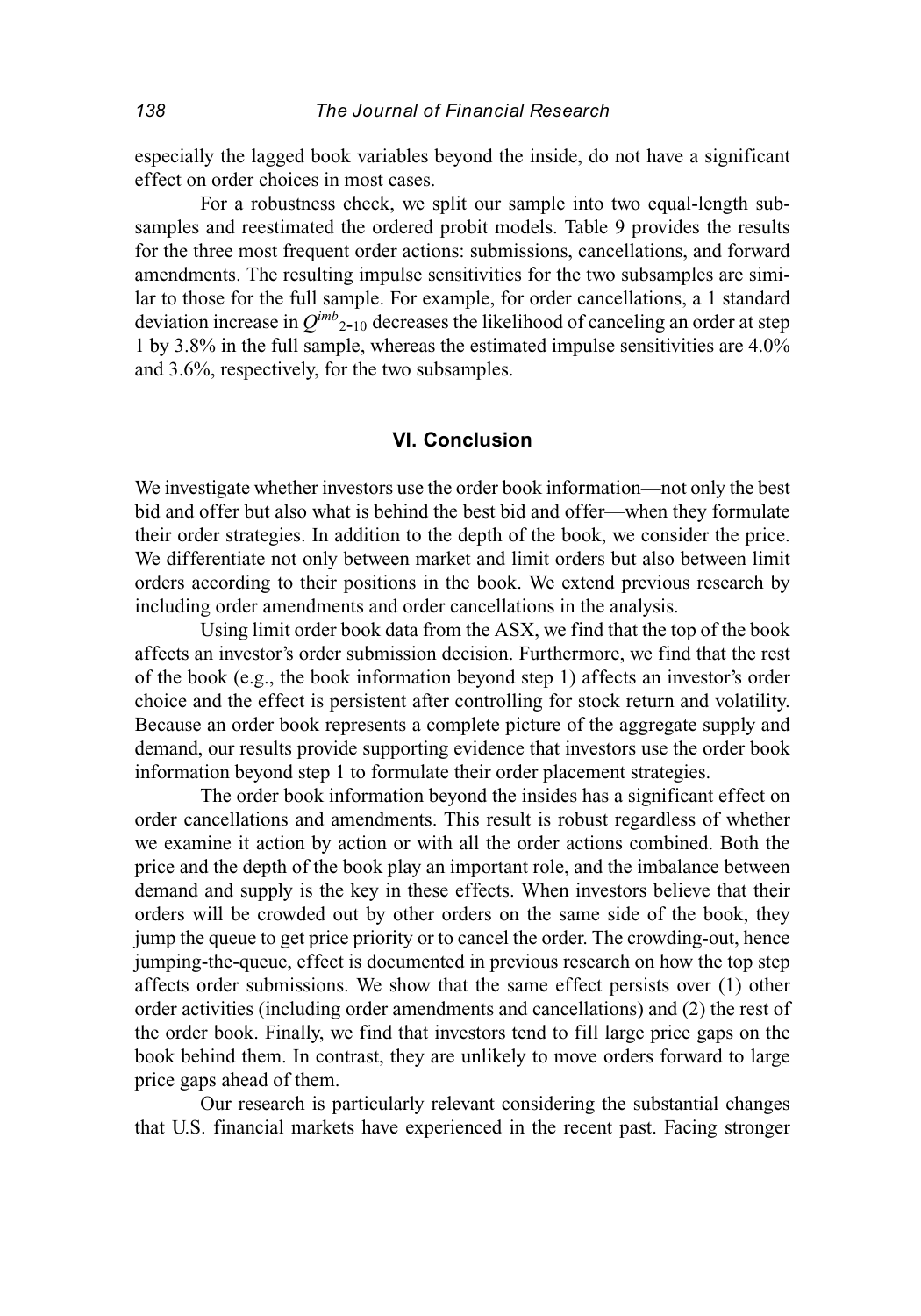competition from ECNs, both the NYSE and the NASDAQ have incorporated open limit order books into their trading framework. The NYSE Openbook (or the NASDAQ Supermontage) is the first step, followed by the recent consolidations between NYSE and the Archipelago ECN (or the NASDAQ and the Inet ECN). Limit order books are at the center of the changes in the landscape of trading. How investors can benefit from a trading environment that uses limit order books is important for the future development of market microstructure research.

## **References**

- Ahn, H., K. Bae, and K. Chan, 2001, Limit orders, depth, and volatility, *Journal of Finance* 56, 767–88. Barclay, M., T. Hendershott, and T. McCormick, 2003, Competition among trading venues: Information
- and trading on electronic communications networks, *Journal of Finance* 58, 2637–66. Beber, A. and C. Caglio, 2005, Order submission strategies and information: Empirical evidence from the
- NYSE, Working paper, University of Lausanne and the Securities and Exchange Commission.
- Belsey, A., E. Kuh, and R. Welsch, 1980, *Regression Diagnostics* (Wiley, New York).
- Biais, B., P. Hillion, and C. Spatt, 1995, An empirical analysis of the limit order book and the order flow in the Paris Bourse, *Journal of Finance* 50, 1655–89.
- Bloomfield, R., M. O'Hara, and G. Saar, 2005, The "make or take" decision in an electronic market: Evidence on the evolution of liquidity, *Journal of Financial Economics* 75, 165–99.
- Bortoli, L., A. Frino, E. Jarnecic, and D. Johnstone, 2006, Limit order book transparency, execution risk and market liquidity, Working paper, University of Sydney.
- Cao, C., O. Hansch, and X. Wang, 2008, The informational content of an open limit order book, Journal of Futures Markets, forthcoming.
- Chakrabarty, B., 2007, Do dealers infer information from order flow? *Journal of Financial Research* 30, 181–200.
- Chakravarty, S. and C. Holden, 1995, An integrated model of market and limit orders, *Journal of Financial Intermediation* 4, 213–41.
- Cohen, K., S. Maier, R. Schwartz, and D. Whitcomb, 1981, Transaction costs, order placement strategy, and existence of the bid-ask spread. *Journal of Political Economy* 89, 287–305.
- Ellul, A., C. Holden, P. Jain, and R. Jennings, Forthcoming, Determinants of order choice on the New York Stock Exchange, *Journal of Finance*.
- Foucault, T., 1999, Order flow composition and trading costs in a dynamic limit order market, *Journal of Financial Markets* 2, 99–134.
- Foucault, T., O. Kadan, and E. Kandel, 2005, Limit order book as a market for liquidity, *Review of Financial Studies* 18, 1171–1217.
- Glosten, L., 1994, Is the electronic open limit order book inevitable? *Journal of Finance* 49, 1127–61.
- Griffiths, M., B. Smith, A. Turnbull, and R. White, 2000, The costs and determinants of order Aggressiveness, *Journal of Financial Economics* 56, 65–88.
- Hall, A. D. and N. Hautsch, 2004, A continuous-time measurement of the buy-sell pressure in a limit order book market, Working paper, University of Technology–Sydney and University of Copenhagen.
- Hall, A. D. and N. Hautsch, 2006, Order aggressiveness and order book dynamics, *Empirical Economics* 30, 973–1005.
- Harris, L., 1998, Optimal dynamic order submission strategies in some stylized trading problems, *Financial Markets, Institutions and Instruments* 7, 1–76.
- Harris, L. and J. Hasbrouck, 1996, Market vs. limit orders: The SuperDOT evidence on order submission strategy, *Journal of Financial and Quantitative Analysis* 31, 213–31.
- Hasbrouck, J. and G. Saar, 2002, Limit orders and volatility in a hybrid market: The Island ECN, Working paper, New York University.
- Hollifield, B., R. Miller, and P. Sandas, 2004, Empirical analysis of limit order markets, *Review of Economic Studies* 71, 1027–63.